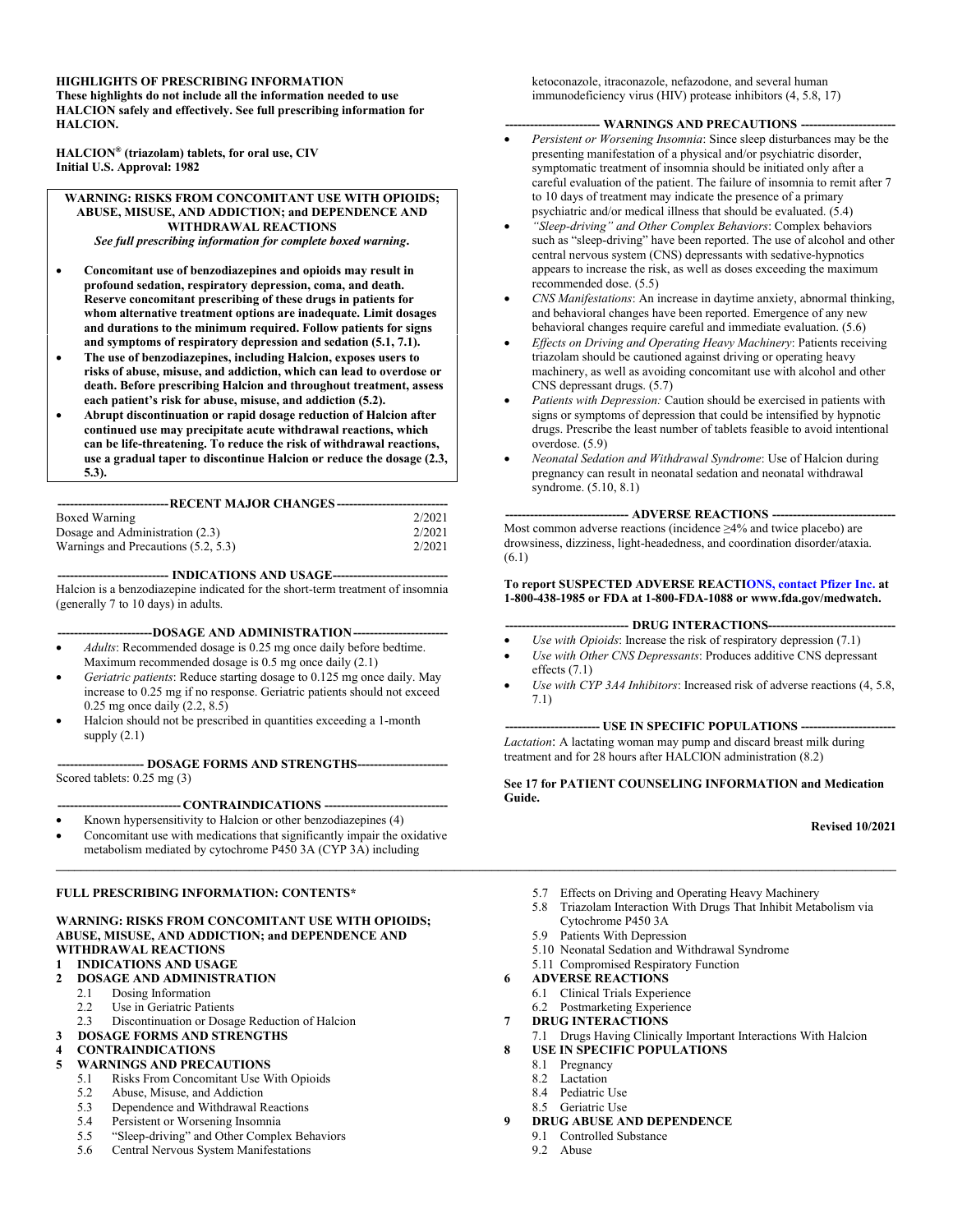- 9.3 Dependence
- **10 OVERDOSAGE**
- **11 DESCRIPTION**
- **12 CLINICAL PHARMACOLOGY**
	- 12.1 Mechanism of Action
	- 12.3 Pharmacokinetics
- **13 NONCLINICAL TOXICOLOGY**
- 13.1 Carcinogenesis, Mutagenesis, Impairment of Fertility
- **16 HOW SUPPLIED/STORAGE AND HANDLING**
- **17 PATIENT COUNSELING INFORMATION**

\*Sections or subsections omitted from the full prescribing information are not listed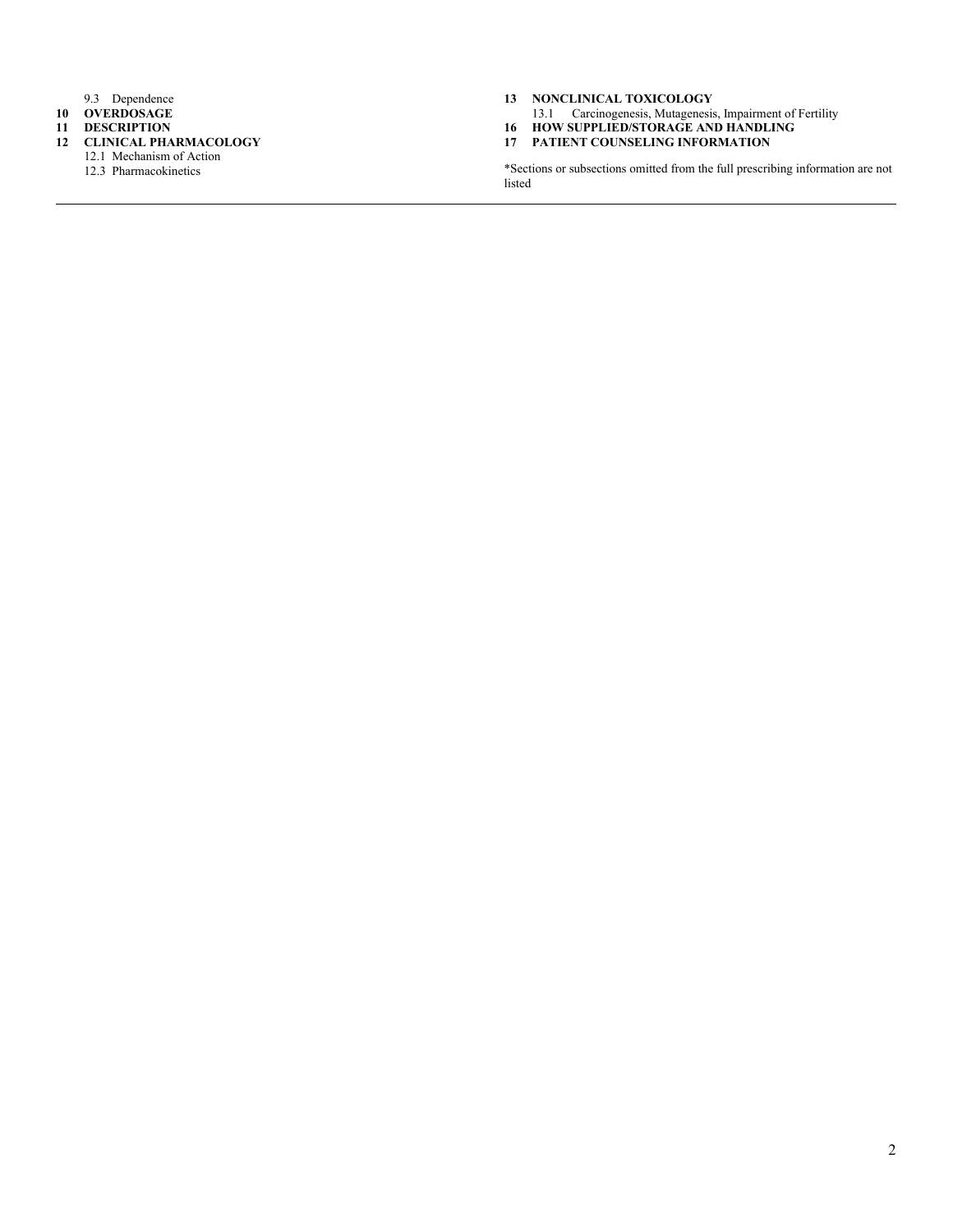## **FULL PRESCRIBING INFORMATION**

## **WARNING: RISKS FROM CONCOMITANT USE WITH OPIOIDS; ABUSE, MISUSE, AND ADDICTION; and DEPENDENCE AND WITHDRAWAL REACTIONS**

- **Concomitant use of benzodiazepines and opioids may result in profound sedation, respiratory depression, coma, and death. Reserve concomitant prescribing of these drugs in patients for whom alternative treatment options are inadequate. Limit dosages and durations to the minimum required. Follow patients for signs and symptoms of respiratory depression and sedation** *[see Warnings and Precautions (5.1), Drug Interactions (7.1)]***.**
- **The use of benzodiazepines, including Halcion, exposes users to risks of abuse, misuse, and addiction, which can lead to overdose or death. Abuse and misuse of benzodiazepines commonly involve concomitant use of other medications, alcohol, and/or illicit substances, which is associated with an increased frequency of serious adverse outcomes. Before prescribing Halcion and throughout treatment, assess each patient's risk for abuse, misuse, and addiction** *[see Warnings and Precautions (5.2)]***.**
- **The continued use of benzodiazepines, including Halcion, may lead to clinically significant physical dependence. The risks of dependence and withdrawal increase with longer treatment duration and higher daily dose. Abrupt discontinuation or rapid dosage reduction of Halcion after continued use may precipitate acute withdrawal reactions, which can be life-threatening. To reduce the risk of withdrawal reactions, use a gradual taper to discontinue Halcion or reduce the dosage** *[see Dosage and Administration (2.3), Warnings and Precautions (5.3)]***.**

## **1 INDICATIONS AND USAGE**

Halcion is indicated for the short-term treatment of insomnia (generally 7 to 10 days) in adults.

## **2 DOSAGE AND ADMINISTRATION**

## **2.1 Dosing Information**

The recommended dosage is 0.25 mg once daily before bedtime. A dosage of 0.125 mg once daily may be sufficient for some patients (e.g., patients with low body weight). A dosage of 0.5 mg should be used only for patients who do not respond adequately to a trial of a lower dose. The maximum recommended dosage is 0.5 mg once daily.

Use the lowest effective dose for the patient as there are significant dose related adverse reactions.

Use of Halcion for more than 3 weeks requires evaluation of the patient for a primary psychiatric or medical condition *[see Warnings and Precautions (5.4, 5.6)]*.

Prescriptions for Halcion should be written for short-term use (7 to 10 days) and it should not be prescribed in quantities exceeding a 1-month supply.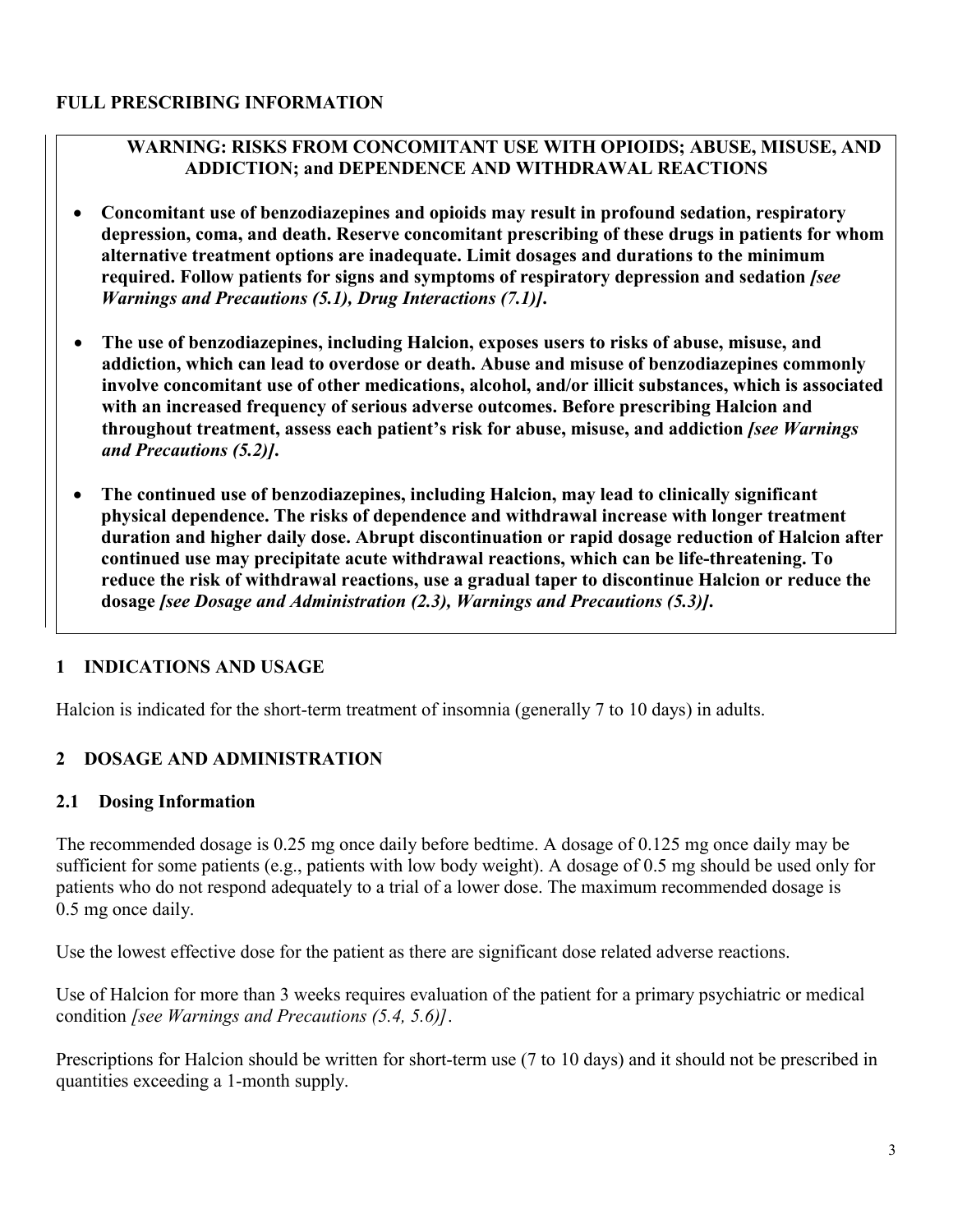# **2.2 Use in Geriatric Patients**

In geriatric patients, the recommended dosage is 0.125 mg to 0.25 mg once daily. Initiate therapy at 0.125 mg once daily. The 0.25 mg dose should be used only for patients who do not respond to a trial of the lower dose. The maximum recommended dosage is 0.25 mg once daily. Elderly patients have an increased risk of dose related adverse reactions *[see Use in Specific Populations (8.5)]*.

## **2.3 Discontinuation or Dosage Reduction of Halcion**

To reduce the risk of withdrawal reactions, use a gradual taper to discontinue Halcion or reduce the dosage. If a patient develops withdrawal reactions, consider pausing the taper or increasing the dosage to the previous tapered dosage level. Subsequently decrease the dosage more slowly *[see Warnings and Precautions (5.3), Drug Abuse and Dependence (9.3)].*

## **3 DOSAGE FORMS AND STRENGTHS**

Halcion is available as 0.25 mg tablets. The tablets are powder blue, elliptical, scored, and imprinted with HALCION 0.25.

## **4 CONTRAINDICATIONS**

Halcion is contraindicated in:

- Patients with known hypersensitivity to triazolam, any of component of Halcion, or other benzodiazepines. Reactions consistent with angioedema (involving the tongue, glottis, or larynx), dyspnea, and throat closing have been reported and may be fatal.
- Concomitant administration of strong cytochrome P450 (CYP 3A) enzyme inhibitors (e.g., ketoconazole, itraconazole, nefazodone, lopinavir, ritonavir) *[see Warnings and Precautions (5.8), Drug Interactions (7.1)].*

## **5 WARNINGS AND PRECAUTIONS**

## **5.1 Risks From Concomitant Use With Opioids**

Concomitant use of benzodiazepines, including Halcion, and opioids may result in profound sedation, respiratory depression, coma, and death. Because of these risks, reserve concomitant prescribing of these drugs in patients for whom alternative treatment options are inadequate.

Observational studies have demonstrated that concomitant use of opioid analgesics and benzodiazepines increases the risk of drug-related mortality compared to use of opioids alone. If a decision is made to prescribe Halcion concomitantly with opioids, prescribe the lowest effective dosages and minimum durations of concomitant use, and follow patients closely for signs and symptoms of respiratory depression and sedation. In patients already receiving an opioid analgesic, prescribe a lower initial dose of Halcion than indicated in the absence of an opioid and titrate based on clinical response. If an opioid is initiated in a patient already taking Halcion, prescribe a lower initial dose of the opioid and titrate based upon clinical response.

Advise both patients and caregivers about the risks of respiratory depression and sedation when Halcion is used with opioids. Advise patients not to drive or operate heavy machinery until the effects of concomitant use with the opioid have been determined *[see Drug Interactions (7.1)]*.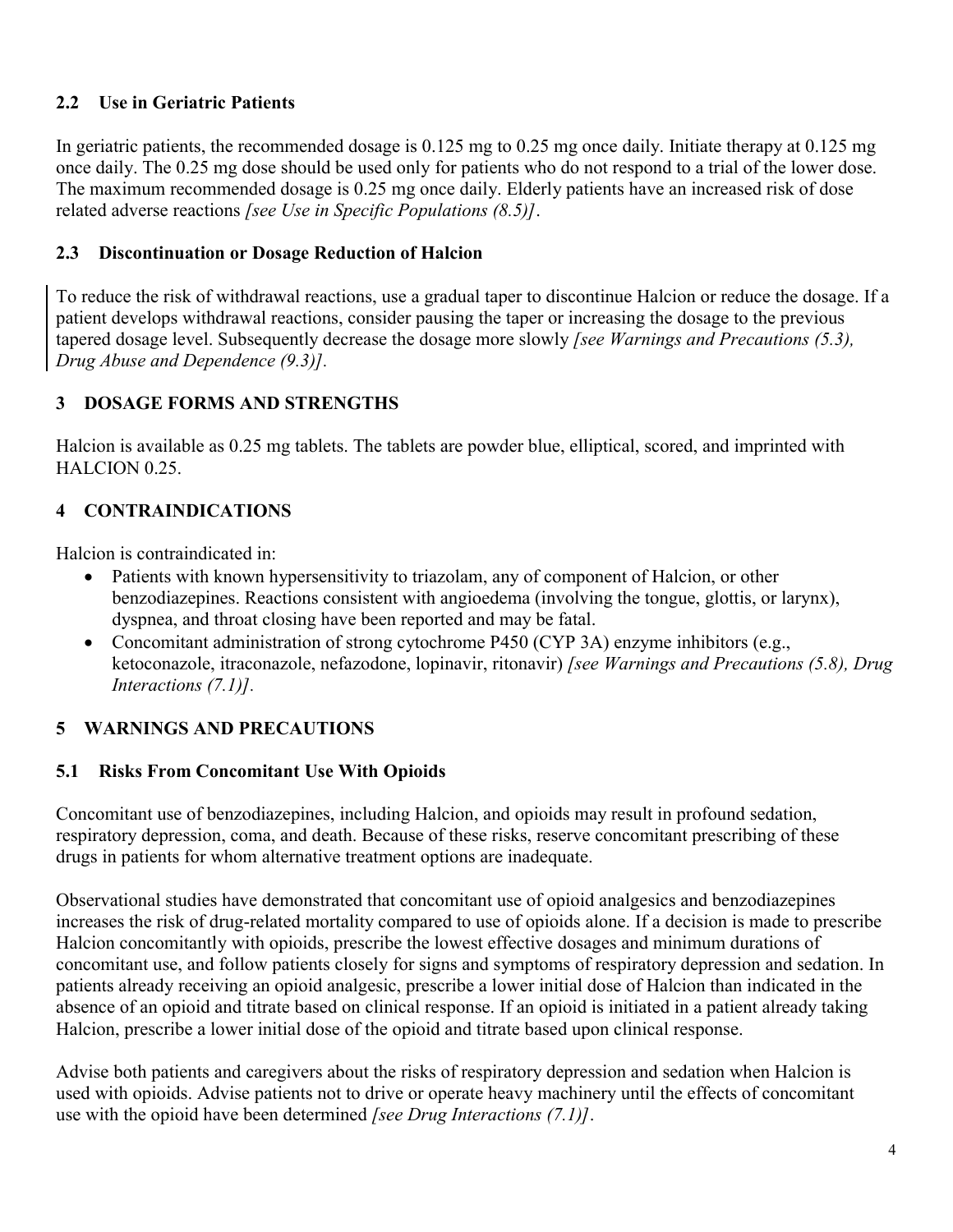## **5.2 Abuse, Misuse, and Addiction**

The use of benzodiazepines, including Halcion, exposes users to the risks of abuse, misuse, and addiction, which can lead to overdose or death. Abuse and misuse of benzodiazepines often (but not always) involve the use of doses greater than the maximum recommended dosage and commonly involve concomitant use of other medications, alcohol, and/or illicit substances, which is associated with an increased frequency of serious adverse outcomes, including respiratory depression, overdose, or death *[see Drug Abuse and Dependence (9.2)]*.

Before prescribing Halcion and throughout treatment, assess each patient's risk for abuse, misuse, and addiction (e.g., using a standardized screening tool). Use of Halcion, particularly in patients at elevated risk, necessitates counseling about the risks and proper use of Halcion along with monitoring for signs and symptoms of abuse, misuse, and addiction. Prescribe the lowest effective dosage; avoid or minimize concomitant use of CNS depressants and other substances associated with abuse, misuse, and addiction (e.g., opioid analgesics, stimulants); and advise patients on the proper disposal of unused drug. If a substance use disorder is suspected, evaluate the patient and institute (or refer them for) early treatment, as appropriate.

## **5.3 Dependence and Withdrawal Reactions**

To reduce the risk of withdrawal reactions, use a gradual taper to discontinue Halcion or reduce the dosage (a patient-specific plan should be used to taper the dose) *[see Dosage and Administration (2.3)]*.

Patients at an increased risk of withdrawal adverse reactions after benzodiazepine discontinuation or rapid dosage reduction include those who take higher dosages, and those who have had longer durations of use.

## Acute Withdrawal Reactions

The continued use of benzodiazepines, including Halcion, may lead to clinically significant physical dependence. Abrupt discontinuation or rapid dosage reduction of Halcion after continued use, or administration of flumazenil (a benzodiazepine antagonist) may precipitate acute withdrawal reactions, which can be lifethreatening (e.g., seizures) *[see Drug Abuse and Dependence (9.3)]*.

## Protracted Withdrawal Syndrome

In some cases, benzodiazepine users have developed a protracted withdrawal syndrome with withdrawal symptoms lasting weeks to more than 12 months *[see Drug Abuse and Dependence (9.3)]*.

## **5.4 Persistent or Worsening Insomnia**

Since sleep disturbances may be the presenting manifestation of a physical and/or psychiatric disorder, symptomatic treatment of insomnia should be initiated only after a careful evaluation of the patient. The failure of insomnia to remit after 7 to 10 days of treatment may indicate the presence of a primary psychiatric and/or medical illness that should be evaluated. Worsening of insomnia or the emergence of new thinking or behavior abnormalities may be the consequence of an unrecognized psychiatric or physical disorder. Such findings have emerged during the course of treatment with sedative-hypnotic drugs.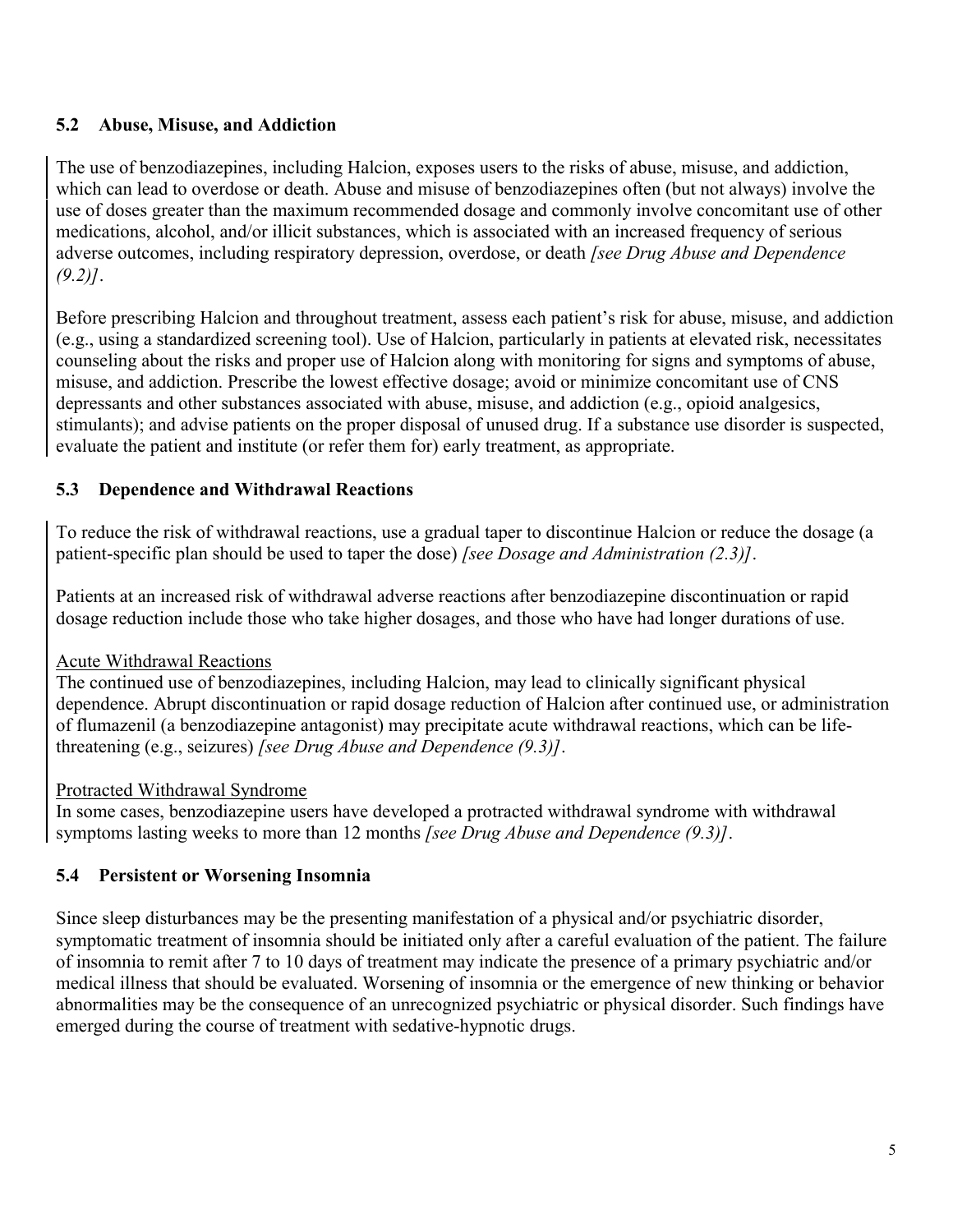## **5.5 "Sleep-driving" and Other Complex Behaviors**

Complex behaviors such as "sleep-driving" (i.e., driving while not fully awake after ingestion of a sedative-hypnotic, with amnesia for the event) have been reported with Halcion use. These events can occur in sedative-hypnotic-naïve as well as in sedative-hypnotic-experienced persons. Although behaviors such as sleep-driving may occur with sedative-hypnotics alone at recommended dosages, the use of alcohol and other central nervous system (CNS) depressants with sedative-hypnotics appears to increase the risk of such behaviors, as does the use of sedative-hypnotics at doses exceeding the maximum recommended dose. Due to the risk to the patient and the community, discontinuation of sedative-hypnotics should be strongly considered for patients who report a "sleep-driving" episode.

Other complex behaviors (e.g., preparing and eating food, making phone calls, or having sex) have been reported in patients who are not fully awake after taking a sedative-hypnotic, including Halcion. As with sleep-driving, patients usually do not remember these events.

## **5.6 Central Nervous System Manifestations**

An increase in daytime anxiety has been reported for Halcion after as few as 10 days of continuous use. In some patients this may be a manifestation of interdose withdrawal. If increased daytime anxiety is observed during treatment, discontinuation of treatment may be advisable.

A variety of abnormal thinking and behavior changes have been reported to occur in association with the use of benzodiazepine hypnotics including Halcion. Some of these changes may be characterized by decreased inhibition, e.g., aggressiveness and extroversion that seem excessive, similar to that seen with alcohol and other CNS depressants (e.g., sedative/hypnotics). Other kinds of behavioral changes have also been reported, for example, bizarre behavior, agitation, hallucinations, depersonalization. In primarily depressed patients, the worsening of depression, including suicidal thinking, has been reported in association with the use of benzodiazepines *[see Warnings and Precautions (5.9)]*.

Some adverse reactions reported in association with the use of Halcion such as drowsiness, dizziness, light-headedness, and amnesia appear to be dose related. More serious behavioral phenomena such as confusion, bizarre or abnormal behavior, agitation, and hallucinations may also be dose related, but this evidence is inconclusive. Therapy should be initiated at the lowest effective dose *[see Dosage and Administration (2.1)]*.

It can rarely be determined with certainty whether a particular instance of the abnormal behaviors listed above is drug induced, spontaneous in origin, or a result of an underlying psychiatric or physical disorder. Nonetheless, the emergence of any new behavioral sign or symptom of concern requires careful and immediate evaluation.

Anterograde amnesia of varying severity and paradoxical reactions have been reported following recommended dosages of Halcion. Data from several sources suggest that anterograde amnesia may occur at a higher rate with Halcion than with other benzodiazepine hypnotics. Because HALCION can cause drowsiness and a decreased level of consciousness, patients, particularly the elderly, are at higher risk of falls.

Cases of "traveler's amnesia" have been reported by individuals who have taken Halcion to induce sleep while traveling, such as during an airplane flight. In some of these cases, insufficient time was allowed for the sleep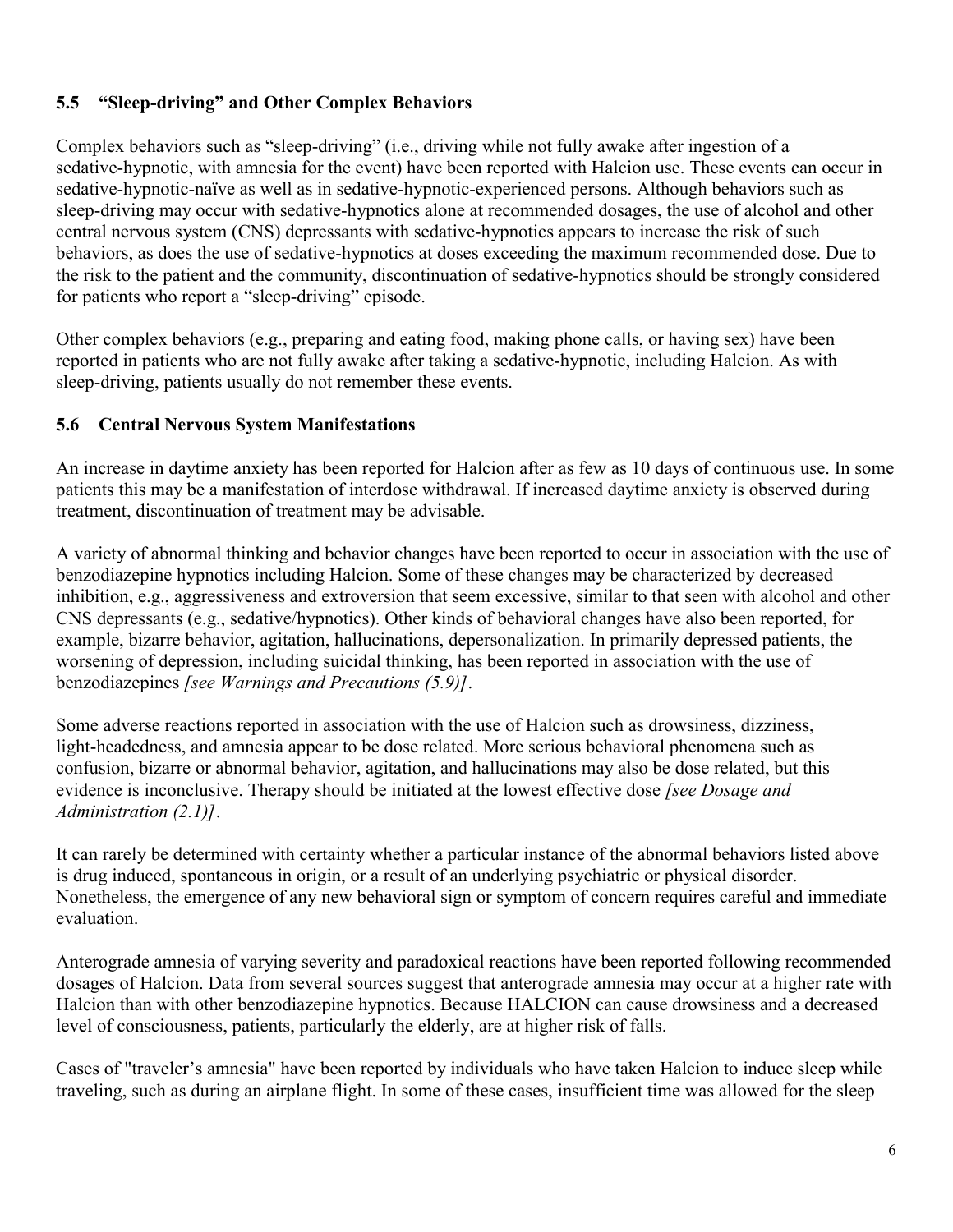period prior to awakening and before beginning activity. Also, the concomitant use of alcohol may have been a factor in some cases.

## **5.7 Effects on Driving and Operating Heavy Machinery**

Due to its depressant CNS effects, patients receiving Halcion should be cautioned against engaging in hazardous occupations requiring complete mental alertness such as operating machinery or driving a motor vehicle. For the same reason, patients should be cautioned about the concomitant use of alcohol and other CNS depressant drugs during treatment with Halcion.

## **5.8 Triazolam Interaction With Drugs That Inhibit Metabolism via Cytochrome P450 3A**

The initial step in triazolam metabolism is hydroxylation catalyzed by CYP 3A. Drugs that inhibit this metabolic pathway may have a profound effect on the clearance of triazolam.

## Strong CYP 3A Inhibitors

Halcion is contraindicated in patients receiving strong inhibitors of CYP 3A such as ketoconazole, itraconazole, nefazodone, ritonavir, indinavir, nelfinavir, saquinavir, and lopinavir *[see Contraindications (4), Drug Interactions (7.1)]*.

## Moderate and Weak CYP 3A Inhibitors

Halcion should be used with caution in patients receiving moderate or weak inhibitors of CYP 3A. If coadministered, consider dose reduction of Halcion.

## *Macrolide Antibiotics*

Coadministration of erythromycin increased the maximum plasma concentration, decreased clearance and increased half-life of triazolam *[see Drug Interactions (7.1), Clinical Pharmacology (12.3)]*; caution and consideration of appropriate triazolam dose reduction are recommended. Similar caution should be observed during coadministration with clarithromycin and other macrolide antibiotics.

## *Cimetidine*

Coadministration of cimetidine increased the maximum plasma concentration, decreased clearance and increased half-life of triazolam *[see Drug Interactions (7.1), Clinical Pharmacology (12.3)]*; caution and consideration of appropriate triazolam dose reduction are recommended.

## **5.9 Patients With Depression**

Benzodiazepines may worsen depression. Consequently, appropriate precautions (e.g., limiting the total prescription size and increased monitoring for suicidal ideation) should be considered in patients with depression**.**

## **5.10 Neonatal Sedation and Withdrawal Syndrome**

Use of Halcion during the later stages of pregnancy can result in sedation (respiratory depression, lethargy, hypotonia) and withdrawal symptoms (hyperreflexia, irritability, restlessness, tremors, inconsolable crying, and feeding difficulties) in the neonate. Observe newborns for signs of sedation and neonatal withdrawal syndrome and manage accordingly *[see Use in Specific Populations (8.1)]*.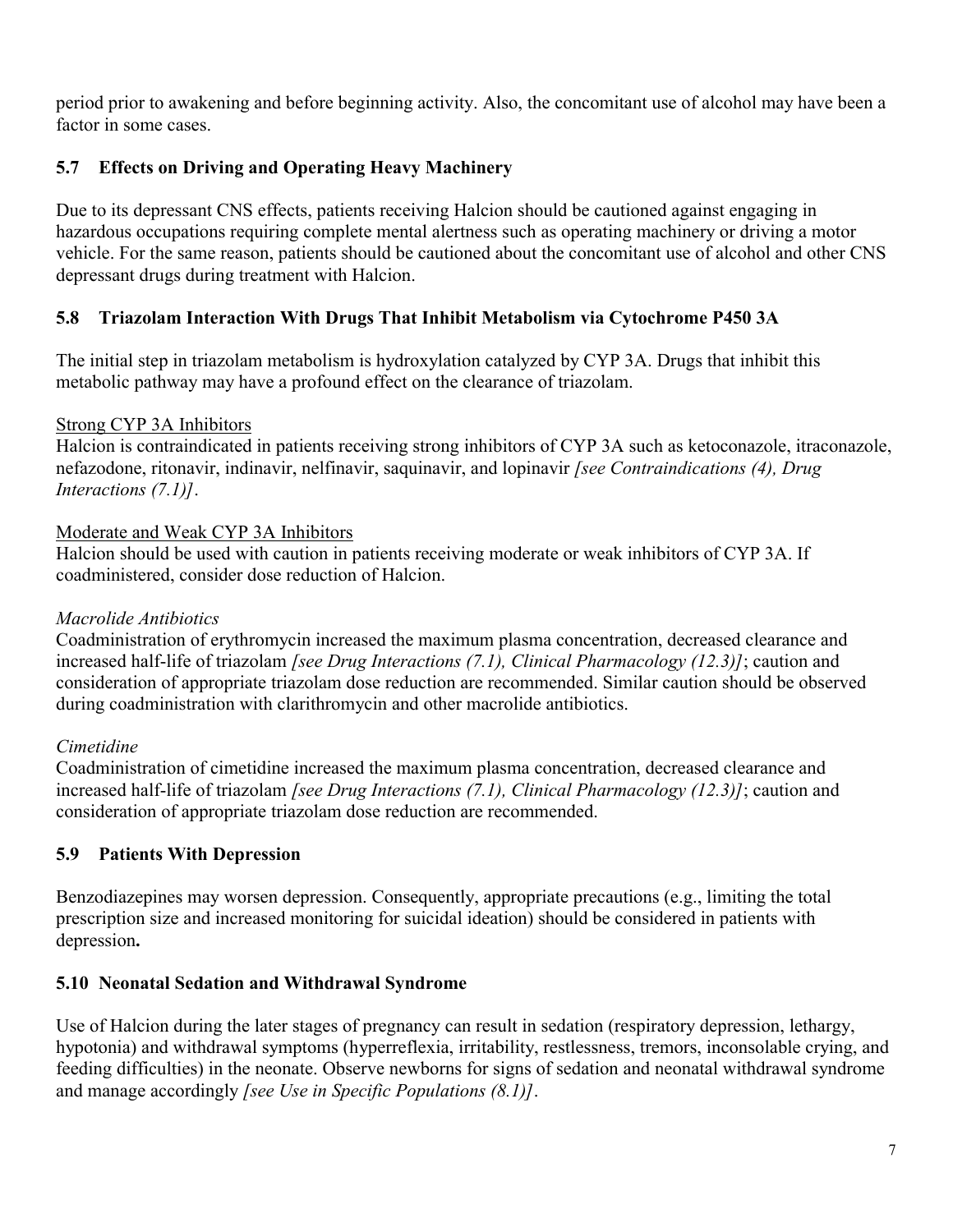## **5.11 Compromised Respiratory Function**

In patients with compromised respiratory function, respiratory depression and apnea have been reported. Closely monitor patients with compromised respiratory function. If signs and symptoms of respiratory depression or apnea occur, consider discontinuation.

## **6 ADVERSE REACTIONS**

The following serious adverse reactions are discussed in greater detail in other sections:

- Risks from Concomitant Use with Opioids *[see Warnings and Precautions (5.1)]*
- Abuse, Misuse, and Addiction *[see Warnings and Precautions (5.2)]*
- Dependence and Withdrawal Reactions *[see Warnings and Precautions (5.3)]*
- Persistent or Worsening Insomnia *[see Warnings and Precautions (5.4)]*
- "Sleep-driving" and Other Complex Behaviors *[see Warnings and Precautions (5.5)]*
- Central Nervous System Manifestations *[see Warnings and Precautions (5.6)]*
- Effects on Driving and Operating Heavy Machinery *[see Warnings and Precautions (5.7)]*
- Patients with Depression *[see Warnings and Precautions (5.9)]*
- Compromised Respiratory Function *[see Warnings and Precautions (5.11)]*

## **6.1 Clinical Trials Experience**

Because clinical trials are conducted under widely varying conditions, adverse reaction rates observed in the clinical trials of a drug cannot be directly compared to rates in the clinical trials of another drug and may not reflect the rates observed in practice.

The incidences cited below are estimates of clinical reactions among 1003 subjects who participated in the short term (duration of 1 to 42 days) placebo-controlled clinical trials of Halcion.

Adverse reactions leading to discontinuation in two multi-dose placebo controlled clinical trials include coordination disorders, drowsiness, grogginess, somnolence, depression, restlessness, dizziness, lightheadedness, headache, nausea, visual disturbance, nervousness, abdominal distress, bladder trouble, aching limbs, backache, and blepharitis.

#### **Table 1: Common Adverse Drug Reactions in 1% or More of Halcion-Treated Subjects (and Greater than Placebo) Reported in Placebo-Controlled Clinical Trials**

| Event                         | <b>Halcion</b><br>$(N=1003)$ | <b>Placebo</b><br>$(N=997)$ |  |
|-------------------------------|------------------------------|-----------------------------|--|
|                               | % Patients Reporting         | % Patients Reporting        |  |
| <b>Central Nervous System</b> |                              |                             |  |
| Drowsiness                    | 14.0                         | 6.4                         |  |
| Headache                      | 9.7                          | 8.4                         |  |
| <b>Dizziness</b>              | 7.8                          | 3.1                         |  |
| <b>Nervousness</b>            | 5.2                          | 4.5                         |  |
| Light-headedness              | 4.9                          | 0.9                         |  |
| Coordination disorders/ataxia | 4.6                          | 0.8                         |  |
| Gastrointestinal              |                              |                             |  |
| Nausea/vomiting               | 4.6                          | 3.7                         |  |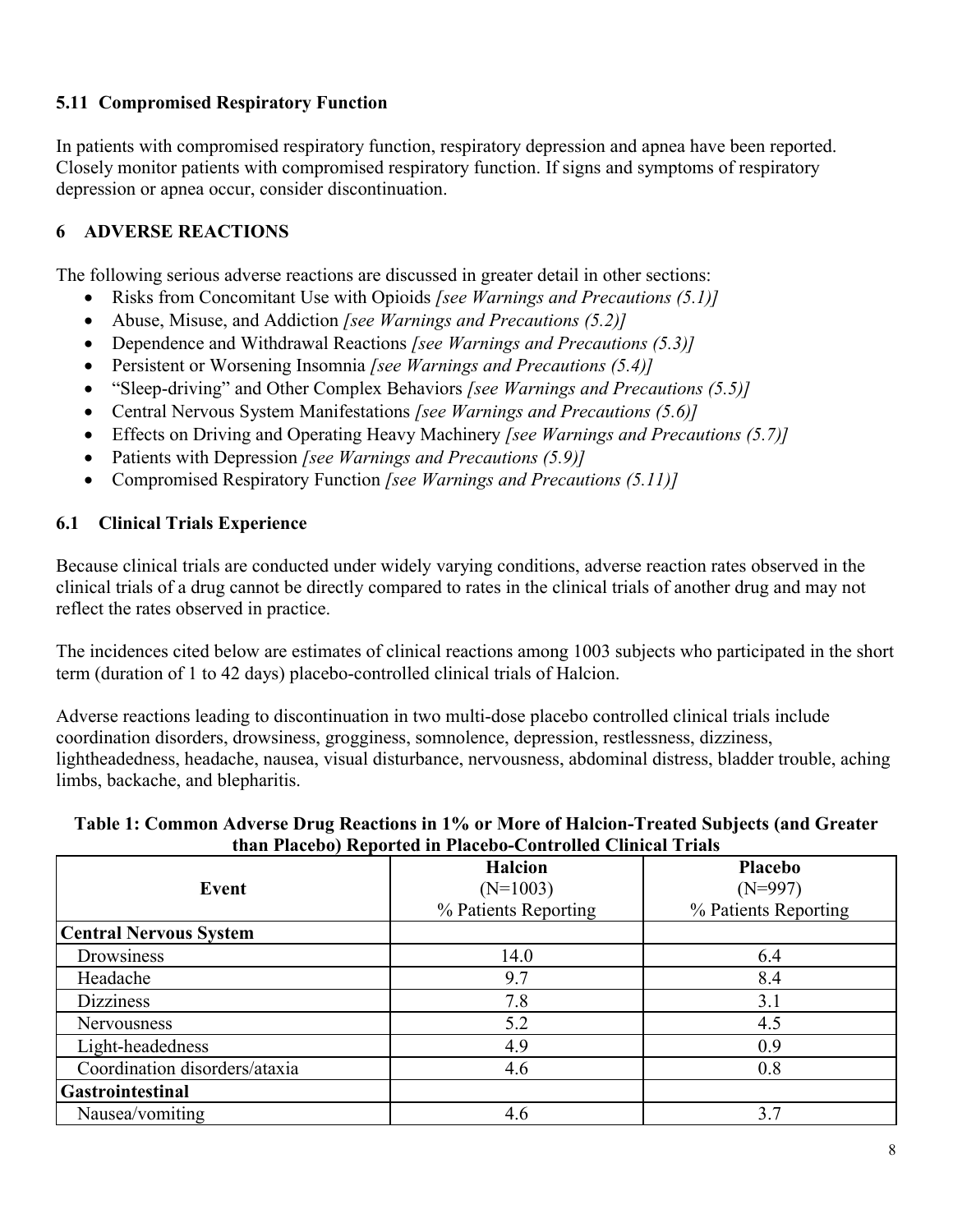In addition to the common reactions enumerated above in Table1, the following adverse reactions have been reported at an incidence of 0.9% to 0.5%: euphoria, tachycardia, tiredness, confusional states/memory impairment, cramps/pain, depression, and visual disturbances.

Adverse reactions reported at an incidence less than 0.5% include: constipation, taste alterations, diarrhea, dry mouth, dermatitis/allergy, dreaming/nightmares, insomnia, paresthesia, tinnitus, dysesthesia, weakness, congestion, and death from hepatic failure in a patient also receiving diuretic drugs.

# **6.2 Postmarketing Experience**

The following adverse reactions have been identified during post-approval use of Halcion. Because these reactions are reported voluntarily from a population of uncertain size, it is not always possible to reliably estimate their frequency or establish a causal relationship to drug exposure.

*General disorders and administration site conditions:* Paradoxical drug reaction, chest pain and fatigue *Gastrointestinal disorders:* Tongue discomfort, glossitis, stomatitis *Hepatobiliary disorders:* Jaundice *Injury, poisoning and procedural complications:* Fall *Metabolism and nutrition disorders:* Anorexia *Nervous system disorders*: Anterograde amnesia, altered state of consciousness, dystonia, sedation, syncope, dysarthria and muscle spasticity *Psychiatric disorders:* Confusional state (disorientation, derealisation, depersonalization), mania, agitation, restlessness, irritability, sleep disorder and libido disorder, hallucination, delusion, aggression, somnambulism, and abnormal behavior *Renal and urinary disorders:* Urinary retention and urinary incontinence *Reproductive system and breast disorders:* Menstruation irregular *Skin and subcutaneous tissue disorders:* Pruritis

# **7 DRUG INTERACTIONS**

# **7.1 Drugs Having Clinically Important Interactions With Halcion**

Table 2 includes clinically significant drug interactions with Halcion *[see Clinical Pharmacology (12.3)]*.

## **Table 2: Clinically Important Drug Interactions with Halcion**

| <b>Opioids</b>           |                                                                          |  |  |
|--------------------------|--------------------------------------------------------------------------|--|--|
| Clinical implication     | The concomitant use of benzodiazepines and opioids increases the risk    |  |  |
|                          | of respiratory depression because of actions at different receptor sites |  |  |
|                          | in the CNS that control respiration. Benzodiazepines interact at         |  |  |
|                          | GABAA sites and opioids interact primarily at mu receptors. When         |  |  |
|                          | benzodiazepines and opioids are combined, the potential for              |  |  |
|                          | benzodiazepines to significantly worsen opioid-related respiratory       |  |  |
|                          | depression exists.                                                       |  |  |
| Prevention or management | Limit dosage and duration of concomitant use of Halcion and opioids,     |  |  |
|                          | and monitor patients closely for respiratory depression and sedation     |  |  |
|                          | [see Warnings and Precautions (5.1)].                                    |  |  |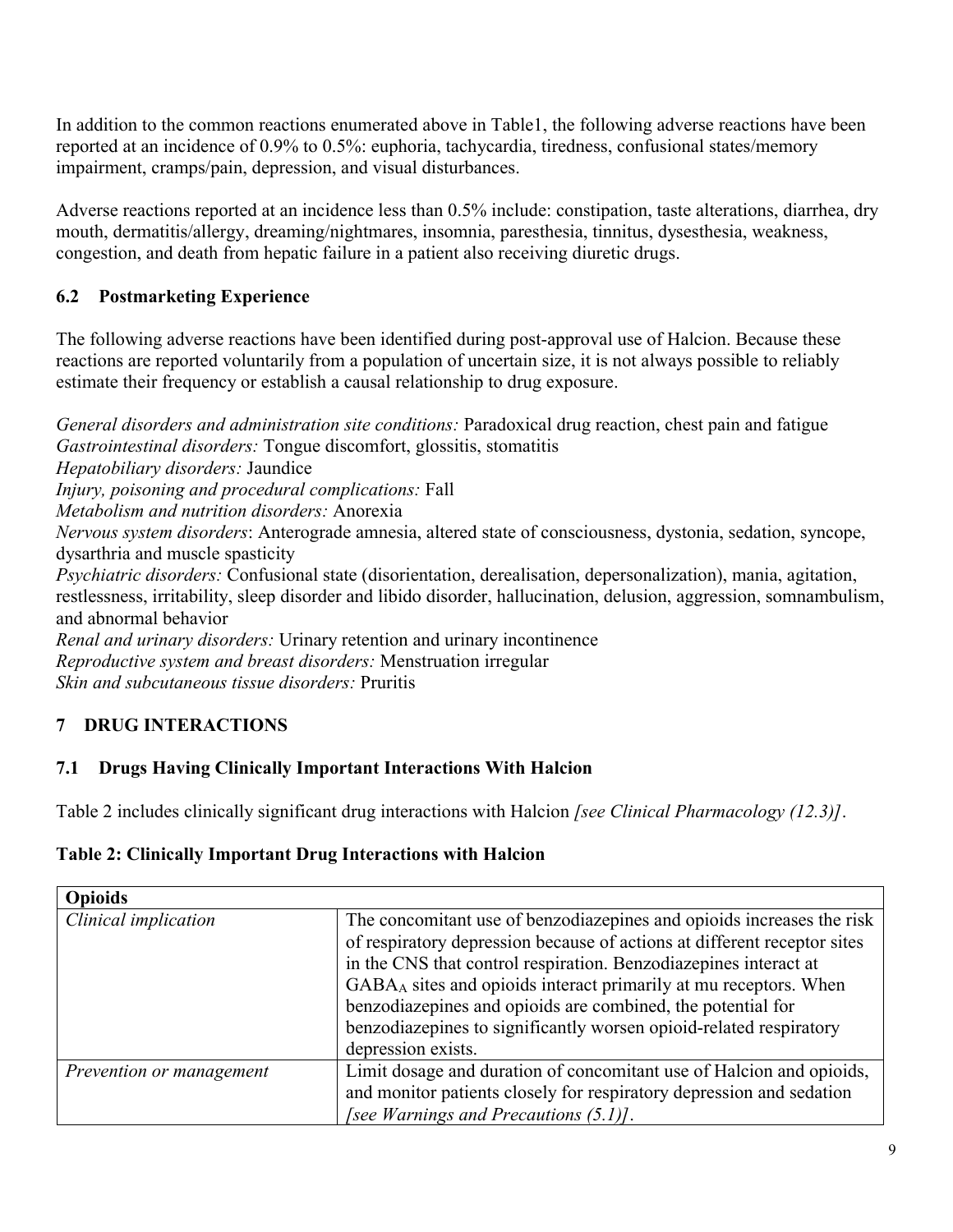| <b>CNS Depressants</b>                                                                         |                                                                           |  |  |  |
|------------------------------------------------------------------------------------------------|---------------------------------------------------------------------------|--|--|--|
| Clinical implication                                                                           | Triazolam produces additive CNS depressant effects when                   |  |  |  |
|                                                                                                | co-administered with other CNS depressants.                               |  |  |  |
| Prevention or management                                                                       | Limit dosage and duration of Halcion during concomitant use with          |  |  |  |
|                                                                                                | CNS depressants.                                                          |  |  |  |
| <b>Strong Inhibitors of CYP 3A</b>                                                             |                                                                           |  |  |  |
| Clinical implication                                                                           | Concomitant use of Halcion with strong CYP3A inhibitors has a             |  |  |  |
|                                                                                                | profound effect on the clearance of Halcion, resulting in increased       |  |  |  |
|                                                                                                | concentrations of triazolam and increased risk of adverse reactions       |  |  |  |
|                                                                                                | [see Clinical Pharmacology (12.3)].                                       |  |  |  |
| Prevention or management                                                                       | Do not administer Halcion with a strong CYP3A4 inhibitor [see             |  |  |  |
|                                                                                                | Contraindications (4), Warnings and Precautions (5.8)].                   |  |  |  |
| Moderate and Weak Inhibitors of CYP 3A                                                         |                                                                           |  |  |  |
| Clinical implication                                                                           | Concomitant use of Halcion with moderate or weak inhibitors of            |  |  |  |
|                                                                                                | CYP3A inhibitors may increase the concentrations of Halcion,              |  |  |  |
|                                                                                                | resulting in increased risk of adverse reactions [see Clinical            |  |  |  |
|                                                                                                | Pharmacology (12.3)].                                                     |  |  |  |
| Prevention or management                                                                       | Use with caution and consider appropriate dose reduction of               |  |  |  |
|                                                                                                | HALCION when coadministered with moderate and weak CYP3A                  |  |  |  |
|                                                                                                | inhibitors [see Warnings and Precautions (5.8)].                          |  |  |  |
| <b>Strong Inducers of CYP 3A</b>                                                               |                                                                           |  |  |  |
| Clinical implication                                                                           | Coadministration of triazolam with strong inducers of CYP3A4 can          |  |  |  |
|                                                                                                | significantly decrease the plasma concentration of triazolam and may      |  |  |  |
|                                                                                                | decrease effectiveness of triazolam.                                      |  |  |  |
| Prevention or management                                                                       | Caution is recommended during coadministration of Halcion with            |  |  |  |
|                                                                                                | strong inducers of CYP3A4.                                                |  |  |  |
| Interactions Based on Experience with Other Benzodiazepines or in vitro Studies with Triazolam |                                                                           |  |  |  |
| Clinical implication                                                                           | Available data from clinical studies of benzodiazepines other than        |  |  |  |
|                                                                                                | triazolam, from in vitro studies with triazolam, or from in vitro studies |  |  |  |
|                                                                                                | with benzodiazepines other than triazolam suggest a possible drug         |  |  |  |
|                                                                                                | interaction with triazolam [see Clinical Pharmacology (12.3)].            |  |  |  |
| Prevention or management                                                                       | Caution is recommended during coadministration of Halcion with any        |  |  |  |
|                                                                                                | of these drugs. [see Warnings and Precautions (5.8)].                     |  |  |  |

# **8 USE IN SPECIFIC POPULATIONS**

# **8.1 Pregnancy**

Pregnancy Exposure Registry

There is a pregnancy exposure registry that monitors pregnancy outcomes in women exposed to Halcion during pregnancy. Healthcare providers are encouraged to register patients by calling the National Pregnancy Registry for Other Psychiatric Medications at 1-866-961-2388 or visiting online at [https://womensmentalhealth.org/clinical-and-research-programs/pregnancyregistry/othermedications/.](https://womensmentalhealth.org/clinical-and-research-programs/pregnancyregistry/othermedications/)

## Risk Summary

Infants born to mothers using benzodiazepines during the later stages of pregnancy have been reported to experience symptoms of sedation and neonatal withdrawal *(see Clinical Considerations) [see Warnings and*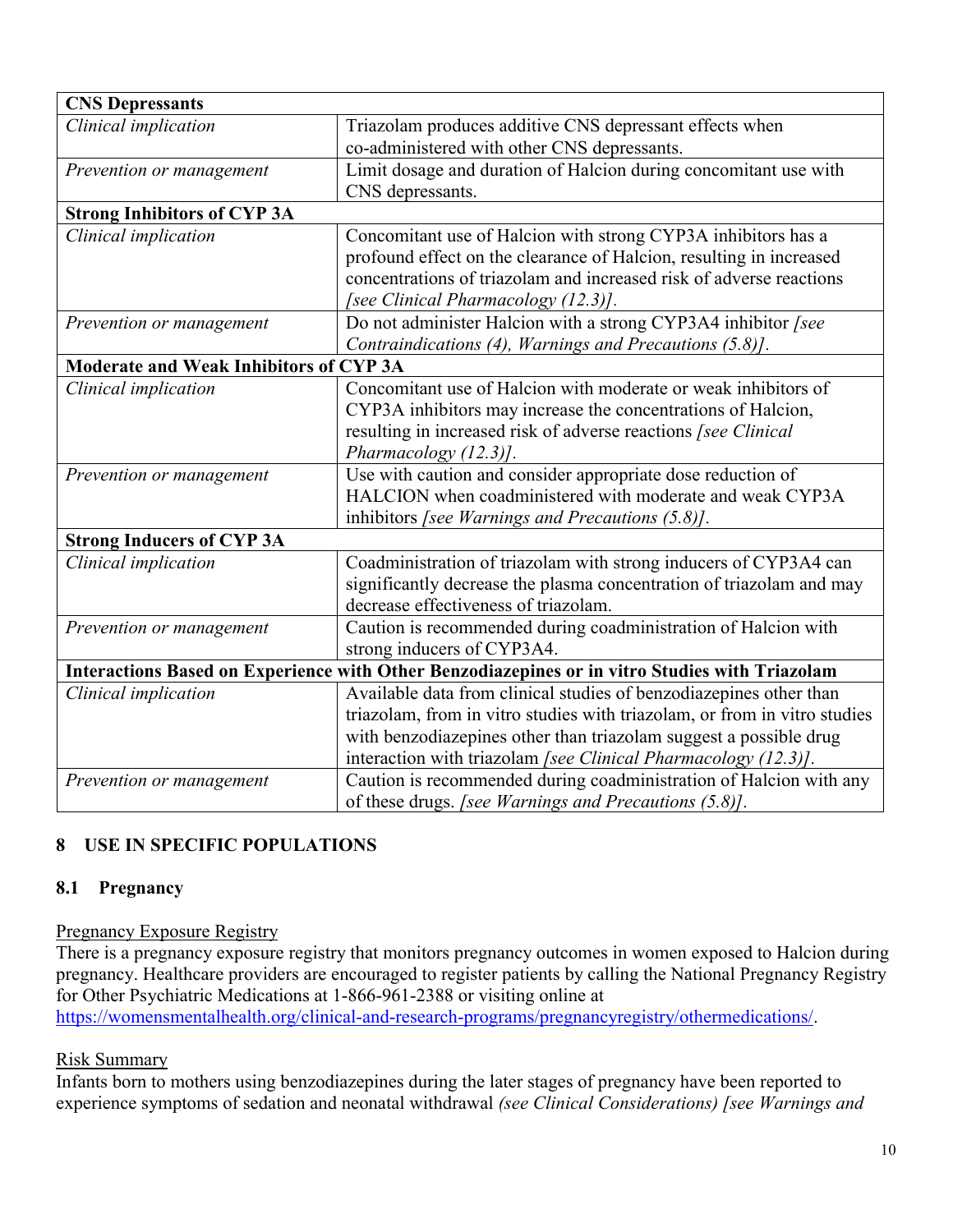*Precautions (5.10)].* At this time, there is no clear evidence that triazolam exposure in early pregnancy can cause major birth defects (*see Data*).

The estimated background risk of major birth defects and miscarriage for the indicated population is unknown. All pregnancies have a background risk of birth defect, loss, or other adverse outcomes. In the U.S. general population, the estimated background risk of major birth defects and miscarriage in clinically recognized pregnancies is 2-4% and 15-20%, respectively.

#### Clinical Considerations

#### *Fetal/Neonatal Adverse Reactions*

Benzodiazepines cross the placenta and may produce respiratory depression and sedation in neonates. Monitor neonates exposed to Halcion during pregnancy and labor for signs of sedation, respiratory depression, withdrawal, and feeding problems and manage accordingly *[see Warnings and Precautions (5.10)].*

#### Data

## *Human Data*

Published data from observational studies on the use of benzodiazepines during pregnancy do not report a clear association with benzodiazepines and major birth defects. Although early studies reported an increased risk of congenital malformations with diazepam and chlordiazepoxide, there was no consistent pattern noted. In addition, the majority of more recent case-control and cohort studies of benzodiazepine use during pregnancy, which were adjusted for confounding exposures to alcohol, tobacco and other medications, have not confirmed these findings. At this time, there is no clear evidence that triazolam exposure in early pregnancy can cause major birth defects.

Infants exposed to benzodiazepines during the late third trimester of pregnancy or during labor have been reported to exhibit sedation and neonatal withdrawal symptoms.

## *Animal Data*

Oral administration of triazolam to pregnant rats and rabbits during the period of organogenesis caused skeletal developmental changes (variations and malformations) at maternally toxic doses in rats and at doses in rats and rabbits which are approximately equal to or greater than 200 times the maximum recommended human dose (MRHD) of 0.5 mg/day based on mg/m<sup>2</sup> body surface area. Oral administration of triazolam to male and female rats before mating, and continuing during gestation and lactation did not result in embryotoxicity at doses up to approximately 100 times the MRHD based on mg/m<sup>2</sup> body surface area, but did cause an increase in the number of stillbirths and postnatal pup mortalities at doses greater than or equal to approximately 40 times the MRHD based mg/m<sup>2</sup> body surface area. <sup>14</sup>C-triazolam was administered orally to pregnant mice. Drug-related material appeared uniformly distributed in the fetus with  $^{14}$ C concentrations approximately the same as in the brain of the mother.

## **8.2 Lactation**

## Risk Summary

There are no data on the presence of triazolam in human milk or the effects on milk production. There are reports of central nervous system depression (sedation, respiratory depression), withdrawal symptoms, and feeding problems in infants who are breastfed by mothers taking benzodiazepines (*see Clinical Considerations*). Triazolam and its metabolites are present in the milk of lactating rats (*see Data*). When a drug is present in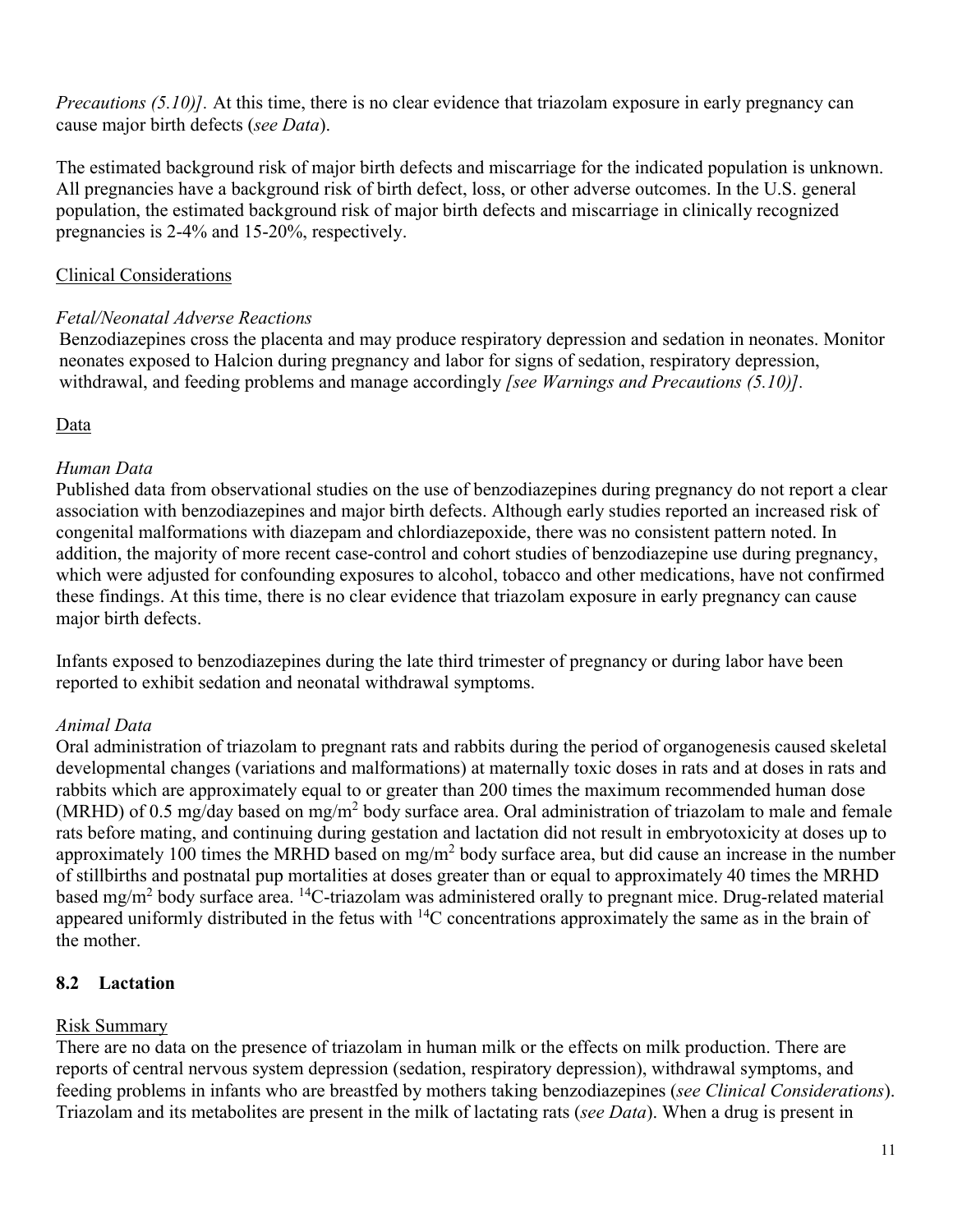animal milk, it is likely that the drug will be present in human milk. The developmental and health benefits of breastfeeding should be considered along with the mother's clinical need for HALCION and any potential adverse effects on the breastfed infant from HALCION or from the underlying maternal condition.

## Clinical Considerations

Infants exposed to HALCION through breast milk should be monitored for sedation, respiratory depression, withdrawal symptoms, and feeding problems. A lactating woman may consider interrupting breastfeeding and pumping and discarding breast milk during treatment and for 28 hours (approximately 5 elimination half-lives) after HALCION administration in order to minimize drug exposure to a breast fed infant.

## Data

Both triazolam and triazolam metabolites were detected in milk of rats. Lactating rats were orally administered 0.3 mg/kg <sup>14</sup>C-triazolam; drug and metabolite levels were determined in milk collected at 6 and 24 hours after administration.

# **8.4 Pediatric Use**

Safety and effectiveness of Halcion have not been established in pediatric patients.

# **8.5 Geriatric Use**

Elderly patients exhibit higher plasma triazolam concentrations due to reduced clearance as compared with younger subjects at the same dose. Because elderly patients are especially susceptible to dose related adverse reactions and to minimize oversedation, the smallest effective dose should be used *[see Dosage and Administration (2.2), Clinical Pharmacology (12.3)]*.

# **9 DRUG ABUSE AND DEPENDENCE**

# **9.1 Controlled Substance**

Halcion contains triazolam, a Schedule IV controlled substance.

## **9.2 Abuse**

Halcion is a benzodiazepine and a CNS depressant with a potential for abuse and addiction. Abuse is the intentional, non-therapeutic use of a drug, even once, for its desirable psychological or physiological effects. Misuse is the intentional use, for therapeutic purposes, of a drug by an individual in a way other than prescribed by a health care provider or for whom it was not prescribed. Drug addiction is a cluster of behavioral, cognitive, and physiological phenomena that may include a strong desire to take the drug, difficulties in controlling drug use (e.g., continuing drug use despite harmful consequences, giving a higher priority to drug use than other activities and obligations), and possible tolerance or physical dependence. Even taking benzodiazepines as prescribed may put patients at risk for abuse and misuse of their medication. Abuse and misuse of benzodiazepines may lead to addiction.

Abuse and misuse of benzodiazepines often (but not always) involve the use of doses greater than the maximum recommended dosage and commonly involve concomitant use of other medications, alcohol, and/or illicit substances, which is associated with an increased frequency of serious adverse outcomes, including respiratory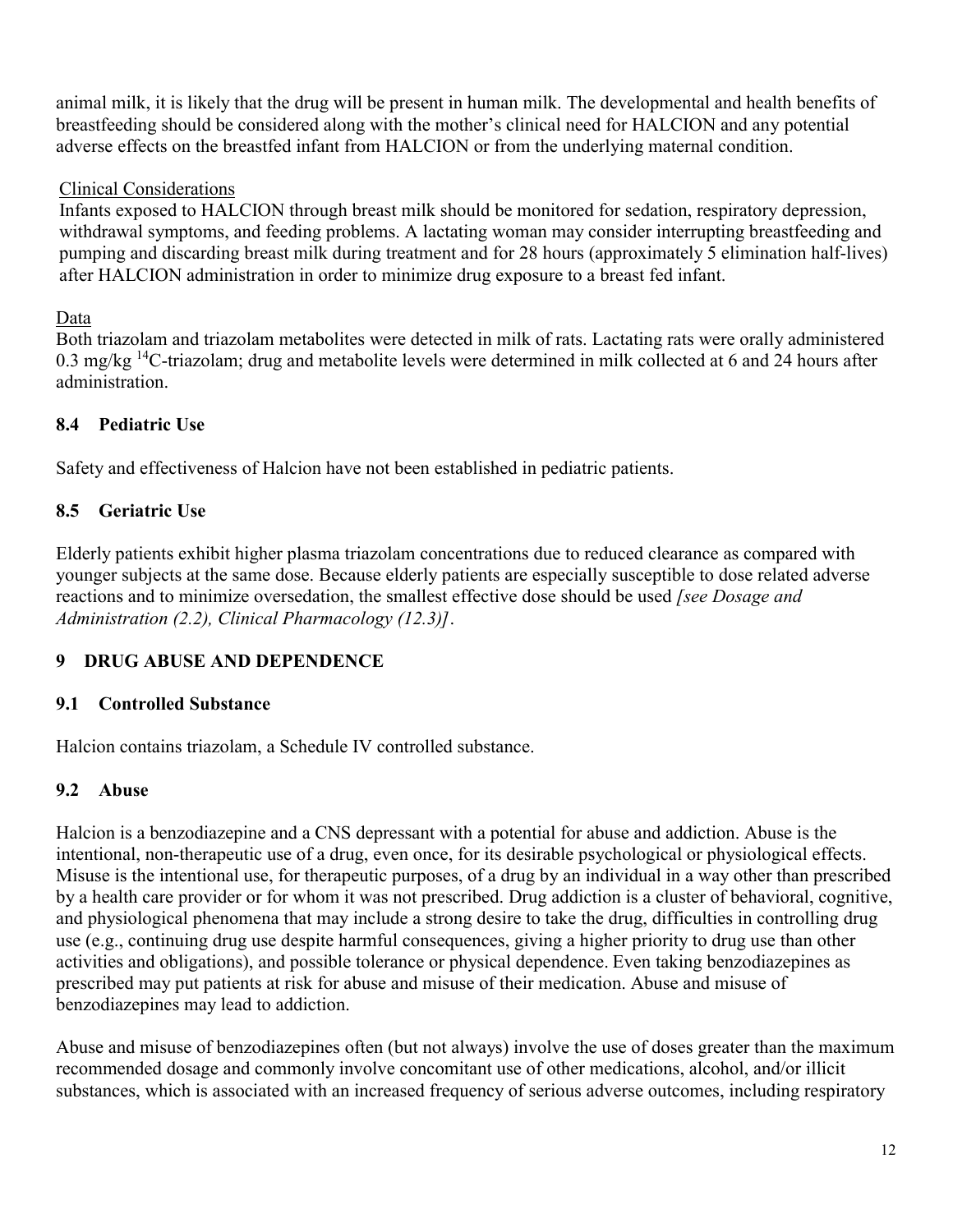depression, overdose, or death. Benzodiazepines are often sought by individuals who abuse drugs and other substances, and by individuals with addictive disorders *[see Warnings and Precautions (5.2)]*.

The following adverse reactions have occurred with benzodiazepine abuse and/or misuse: abdominal pain, amnesia, anorexia, anxiety, aggression, ataxia, blurred vision, confusion, depression, disinhibition, disorientation, dizziness, euphoria, impaired concentration and memory, indigestion, irritability, muscle pain, slurred speech, tremors, and vertigo.

The following severe adverse reactions have occurred with benzodiazepine abuse and/or misuse: delirium, paranoia, suicidal ideation and behavior, seizures, coma, breathing difficulty, and death. Death is more often associated with polysubstance use (especially benzodiazepines with other CNS depressants such as opioids and alcohol).

## **9.3 Dependence**

## Physical Dependence

Halcion may produce physical dependence from continued therapy. Physical dependence is a state that develops as a result of physiological adaptation in response to repeated drug use, manifested by withdrawal signs and symptoms after abrupt discontinuation or a significant dose reduction of a drug. Abrupt discontinuation or rapid dosage reduction of benzodiazepines or administration of flumazenil, a benzodiazepine antagonist, may precipitate acute withdrawal reactions, including seizures, which can be life-threatening. Patients at an increased risk of withdrawal adverse reactions after benzodiazepine discontinuation or rapid dosage reduction include those who take higher dosages (i.e., higher and/or more frequent doses) and those who have had longer durations of use *[see Warnings and Precautions (5.3)]*.

To reduce the risk of withdrawal reactions, use a gradual taper to discontinue Halcion or reduce the dosage *[see Dosage and Administration (2.3), Warnings and Precautions (5.3)]*.

## *Acute Withdrawal Signs and Symptoms*

Acute withdrawal signs and symptoms associated with benzodiazepines have included abnormal involuntary movements, anxiety, blurred vision, depersonalization, depression, derealization, dizziness, fatigue, gastrointestinal adverse reactions (e.g., nausea, vomiting, diarrhea, weight loss, decreased appetite), headache, hyperacusis, hypertension, irritability, insomnia, memory impairment, muscle pain and stiffness, panic attacks, photophobia, restlessness, tachycardia, and tremor. More severe acute withdrawal signs and symptoms, including life-threatening reactions, have included catatonia, convulsions, delirium tremens, depression, hallucinations, mania, psychosis, seizures, and suicidality.

## *Protracted Withdrawal Syndrome*

Protracted withdrawal syndrome associated with benzodiazepines is characterized by anxiety, cognitive impairment, depression, insomnia, formication, motor symptoms (e.g., weakness, tremor, muscle twitches), paresthesia, and tinnitus that persists beyond 4 to 6 weeks after initial benzodiazepine withdrawal. Protracted withdrawal symptoms may last weeks to more than 12 months. As a result, there may be difficulty in differentiating withdrawal symptoms from potential re-emergence or continuation of symptoms for which the benzodiazepine was being used.

## Tolerance

Tolerance to Halcion may develop from continued therapy. Tolerance is a physiological state characterized by a reduced response to a drug after repeated administration (i.e., a higher dose of a drug is required to produce the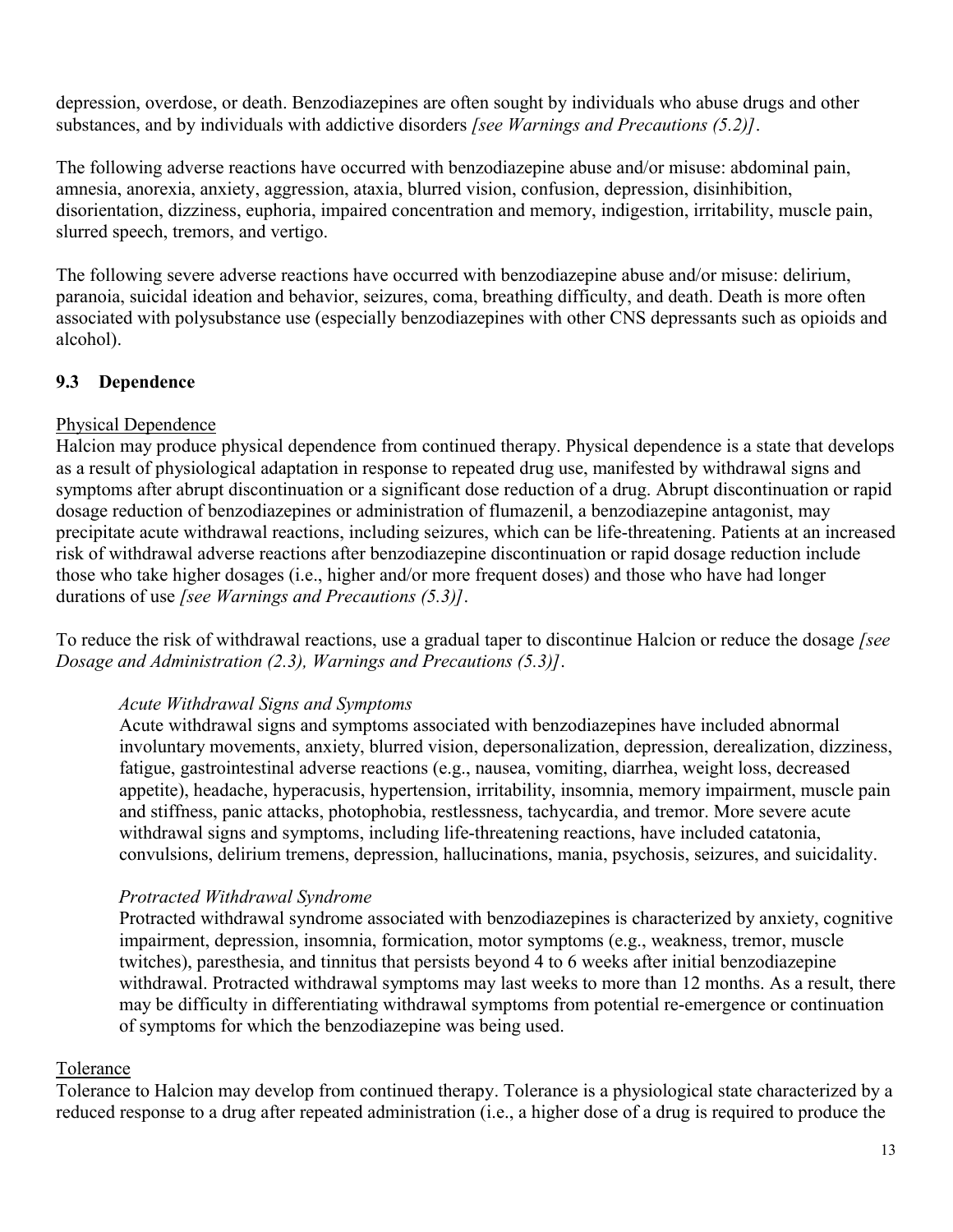same effect that was once obtained at a lower dose). Tolerance to the therapeutic effect of Halcion may develop; however, little tolerance develops to the amnestic reactions and other cognitive impairments caused by benzodiazepines.

## **10 OVERDOSAGE**

Manifestations of overdosage with Halcion include somnolence, confusion, impaired coordination, slurred speech, and ultimately, coma. Respiratory depression and apnea have been reported with overdosages of Halcion. Seizures have been reported after overdosages.

Death has been reported in association with overdoses of Halcion. In addition, fatalities have been reported in patients who have overdosed with a combination of a single benzodiazepine, including Halcion, and alcohol; benzodiazepine and alcohol levels seen in some of these cases have been lower than those usually associated with reports of fatality with either substance alone.

Respiration, pulse, and blood pressure should be monitored and supported by general measures when necessary. Immediate gastric lavage should be performed. An adequate airway should be maintained. Intravenous fluids may be administered.

Flumazenil may be useful in situations when an overdose with a benzodiazepine is known or suspected. Prior to the administration of flumazenil, necessary measures should be instituted to secure airway, ventilation and intravenous access. Flumazenil is intended as an adjunct to, not as a substitute for, proper management of benzodiazepine overdose. Patients treated with flumazenil should be monitored for resedation, respiratory depression, and other residual benzodiazepine effects for an appropriate period after treatment. The prescriber should be aware of a risk of seizure in association with flumazenil treatment, particularly in long-term benzodiazepine users and in cyclic antidepressant overdose. The complete flumazenil package insert including Contraindications and Warnings and Precautions should be consulted prior to use.

Hemodialysis and forced diuresis are probably of little value. As with the management of intentional overdosage with any drug, the physician should bear in mind that multiple agents may have been ingested by the patient.

In case of an overdosage, consult a Certified Poison Control Center at 1-800-222-1222 for latest recommendations.

## **11 DESCRIPTION**

Halcion Tablets contains triazolam, a triazolobenzodiazepine.

Triazolam is a white crystalline powder, soluble in alcohol and poorly soluble in water. It has a molecular weight of 343.21.

The chemical name for triazolam is 8-chloro-6-(o-chlorophenyl)-1-methyl-4H-s-triazolo-[4,3-α] [1,4] benzodiazepine.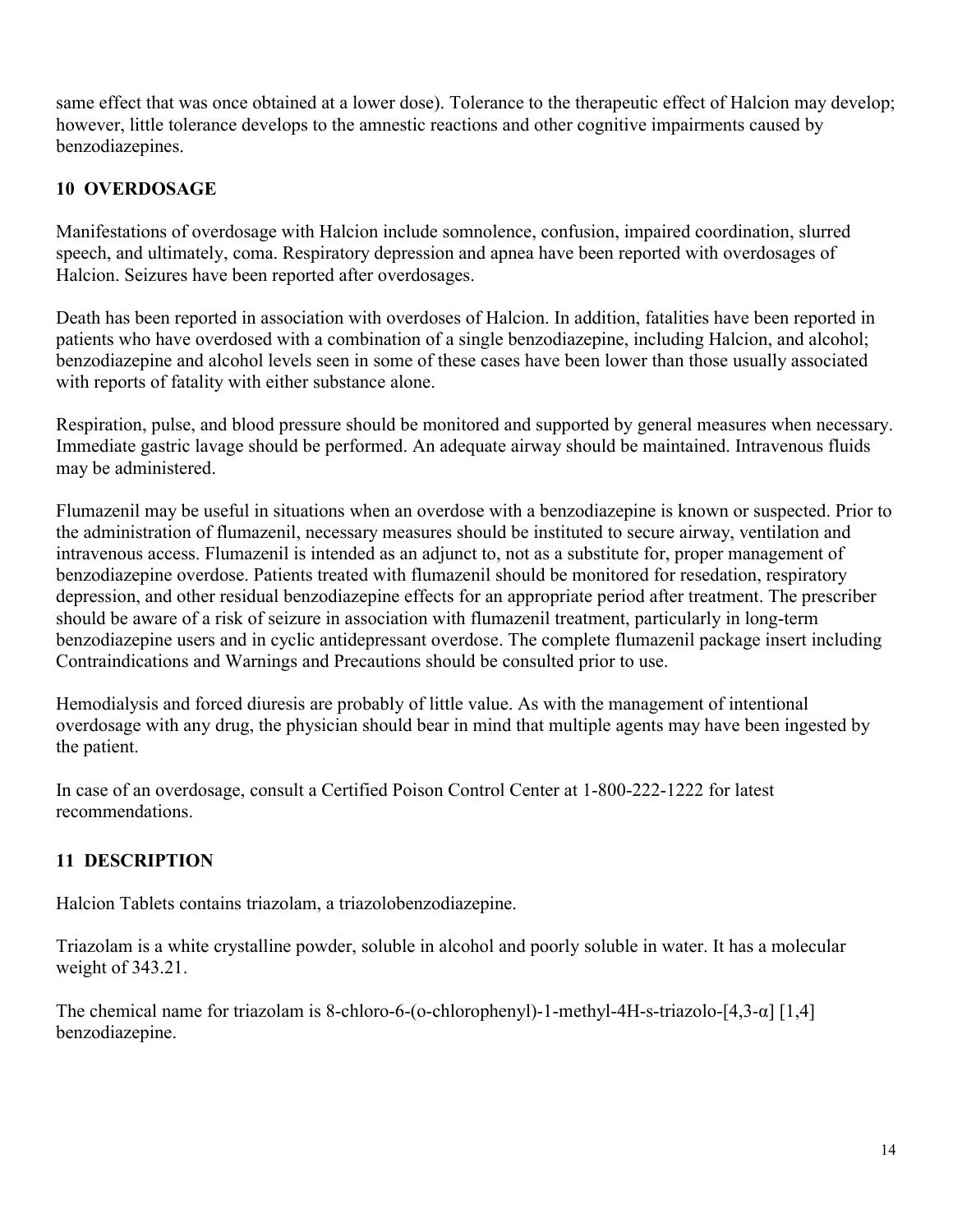The structural formula is represented below:



Each Halcion tablet, for oral administration, contains 0.25 mg of triazolam.

Inactive ingredients: cellulose, corn starch, docusate sodium, FD&C Blue No. 2, lactose, magnesium stearate, silicon dioxide, sodium benzoate.

## **12 CLINICAL PHARMACOLOGY**

#### **12.1 Mechanism of Action**

Triazolam is a benzodiazepine. Triazolam exerts its effect for the short-term treatment of insomnia through binding to the benzodiazepine site of the gamma-aminobutyric acid-A (GABA<sub>A</sub>) receptors in the brain and enhances GABA-mediated synaptic inhibition.

## **12.3 Pharmacokinetics**

#### Absorption

Peak plasma levels of triazolam are reached within 2 hours following oral administration. Following recommended doses of Halcion, triazolam peak plasma levels in the range of 1 to 6 ng/mL are seen. The plasma levels achieved are proportional to the dose given. In normal subjects treated for 7 days with four times the recommended dosage, there was no evidence of altered systemic bioavailability, rate of elimination, or accumulation.

#### **Distribution**

Extremely high concentrations of triazolam do not displace bilirubin bound to human serum albumin in vitro.

#### Elimination

Triazolam has a mean plasma elimination half-life in the range of 1.5 to 5.5 hours.

#### *Metabolism*

The initial step in triazolam metabolism is cytochrome P450 3A (CYP 3A)-mediated hydroxylation to form 1-hydroxytriazolam and 4-hydroxytriazolam, which are subsequently conjugated to form glucuronides.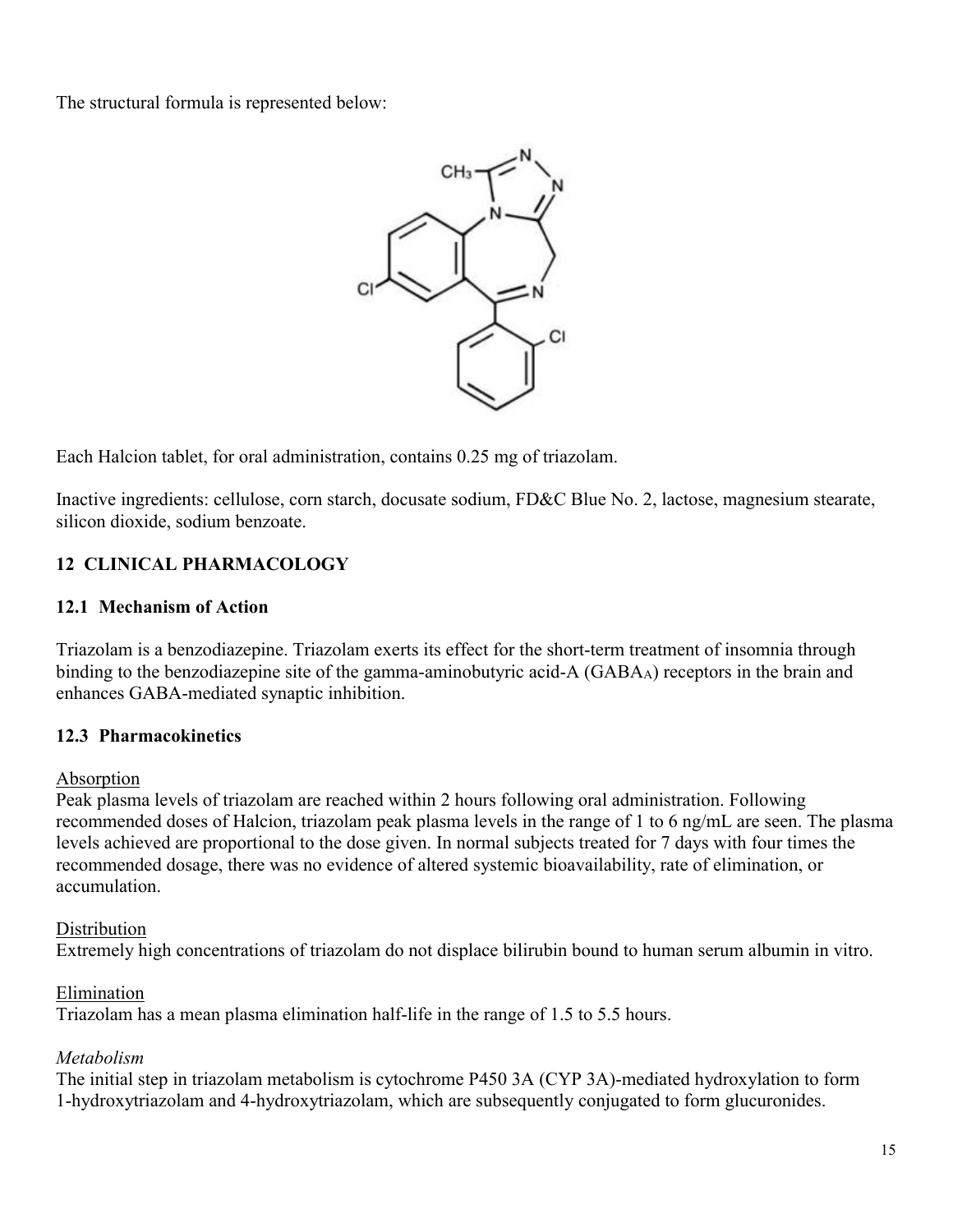#### *Excretion*

Triazolam and its metabolites, principally as conjugated glucuronides which are presumably inactive, are excreted primarily in the urine. Only small amounts of unmetabolized triazolam appear in the urine. The two primary metabolites accounted for 79.9% of urinary excretion. Urinary excretion appeared to be biphasic in its time course.

#### Specific Populations

#### *Geriatric Patients*

In a study of elderly (62 to 83 years old) versus younger subjects (21 to 41 years old) who received triazolam at the same dose levels (0.125 mg and 0.25 mg), the elderly experienced both greater sedation and impairment of psychomotor performance. These effects resulted largely from higher plasma concentrations of triazolam in the elderly.

Drug Interaction Studies The effect of other drugs on triazolam:

#### *Macrolide Antibiotics*

Coadministration of erythromycin increased the maximum plasma concentration of triazolam by 46%, decreased clearance by 53%, and increased half-life by 35%.

#### *Cimetidine*

Coadministration of cimetidine increased the maximum plasma concentration of triazolam by 51%, decreased clearance by 55%, and increased half-life by 68%.

#### *Isoniazid*

Coadministration of isoniazid increased the maximum plasma concentration of triazolam by 20%, decreased clearance by 42%, and increased half-life by 31%.

## *Oral Contraceptives*

Coadministration of oral contraceptives increased maximum plasma concentration by 6%, decreased clearance by 32%, and increased half-life by 16%.

## *Grapefruit Juice*

Coadministration of grapefruit juice increased the maximum plasma concentration of triazolam by 25%, increased the area under the concentration curve by 48%, and increased half-life by 18%.

#### *Ranitidine*

Coadministration of ranitidine increased the maximum plasma concentration of triazolam by 30%, increased the area under the concentration curve by 27%, and increased half-life by 3.3%. Caution is recommended during coadministration with triazolam. Available data from clinical studies of benzodiazepines other than triazolam suggest a possible drug interaction with triazolam for the following: fluvoxamine, diltiazem, and verapamil. Data from in vitro studies of triazolam suggest a possible drug interaction with triazolam for the following: sertraline and paroxetine. Data from in vitro studies of benzodiazepines other than triazolam suggest a possible drug interaction with triazolam for the following: ergotamine, cyclosporine, amiodarone, nicardipine, and nifedipine.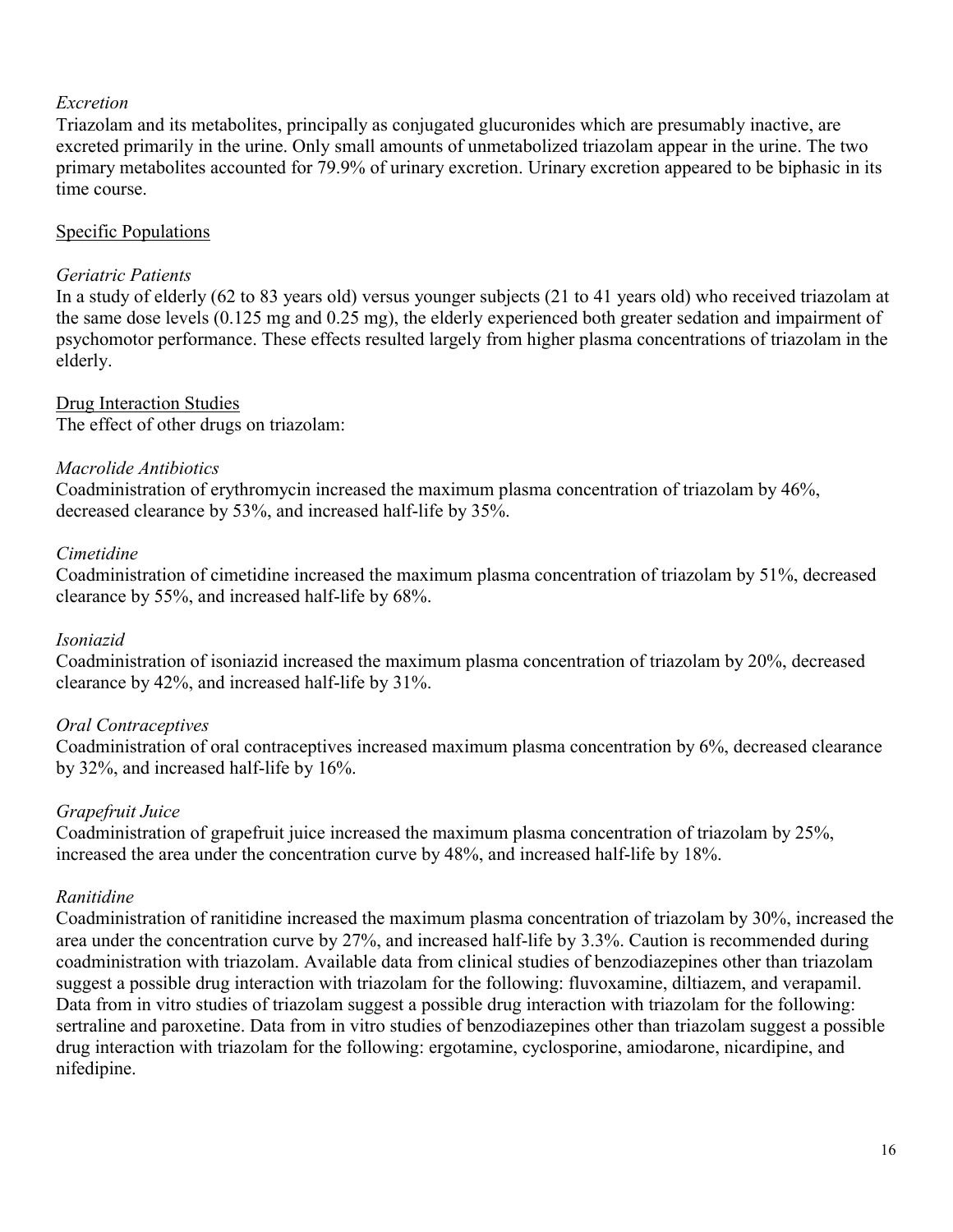The effect of triazolam on other drugs:

# *Warfarin*

Halcion Tablets 0.5 mg, in two separate studies, did not affect the prothrombin times or plasma warfarin levels in male volunteers administered sodium warfarin orally.

# **13 NONCLINICAL TOXICOLOGY**

## **13.1 Carcinogenesis, Mutagenesis, Impairment of Fertility**

## **Carcinogenesis**

No evidence of carcinogenic potential was observed in rats or mice administered triazolam in the diet for 24-months at doses greater than or equal to 900 times the MRHD of 0.5 mg, based on mg/m<sup>2</sup> body surface area.

## Mutagenesis

Triazolam was not mutagenic in the in vitro Ames bacterial reverse mutation assay, and no DNA damage was observed in an in vitro alkaline elution assay in Chinese hamster lung fibroblast cells.

Impairment of Fertility

Female rats were administered triazolam in the diet for 14 days before cohabitation, during gestation, and until 21 days post parturition, and male rats for 60 days before cohabitation. No effects on mating or fertility were observed in rats up to 5 mg/kg/day which is approximately 100 times the MRHD of 0.5 mg/day, based on mg/m<sup>2</sup> body surface area.

# **16 HOW SUPPLIED/STORAGE AND HANDLING**

Halcion is supplied as a powder blue, elliptical, scored tablet in the following strengths and package configurations:

| <b>Package Configuration</b> | <b>Tablet Strength (mg)</b> | NDC              | Print        |
|------------------------------|-----------------------------|------------------|--------------|
| Reverse numbered             | $0.25$ mg                   | NDC 0009-0017-55 | HALCION 0.25 |
| Unit Dose $(100)$            |                             |                  |              |
| Bottles of 10                | $0.25$ mg                   | NDC 0009-0017-58 | HALCION 0.25 |

Store at controlled room temperature 20° to 25°C (68° to 77°F) *[see USP Controlled Room Temperature]*.

# **17 PATIENT COUNSELING INFORMATION**

Advise the patient to read the FDA-approved patient labeling (Medication Guide).

# Risks from Concomitant Use with Opioids

Advise both patients and caregivers about the risks of potentially fatal respiratory depression and sedation when Halcion is used with opioids and not to use such drugs concomitantly unless supervised by a healthcare provider. Advise patients not to drive or operate heavy machinery until the effects of concomitant use with the opioid have been determined *[see Warnings and Precautions (5.1), Drug Interactions (7.1)]*.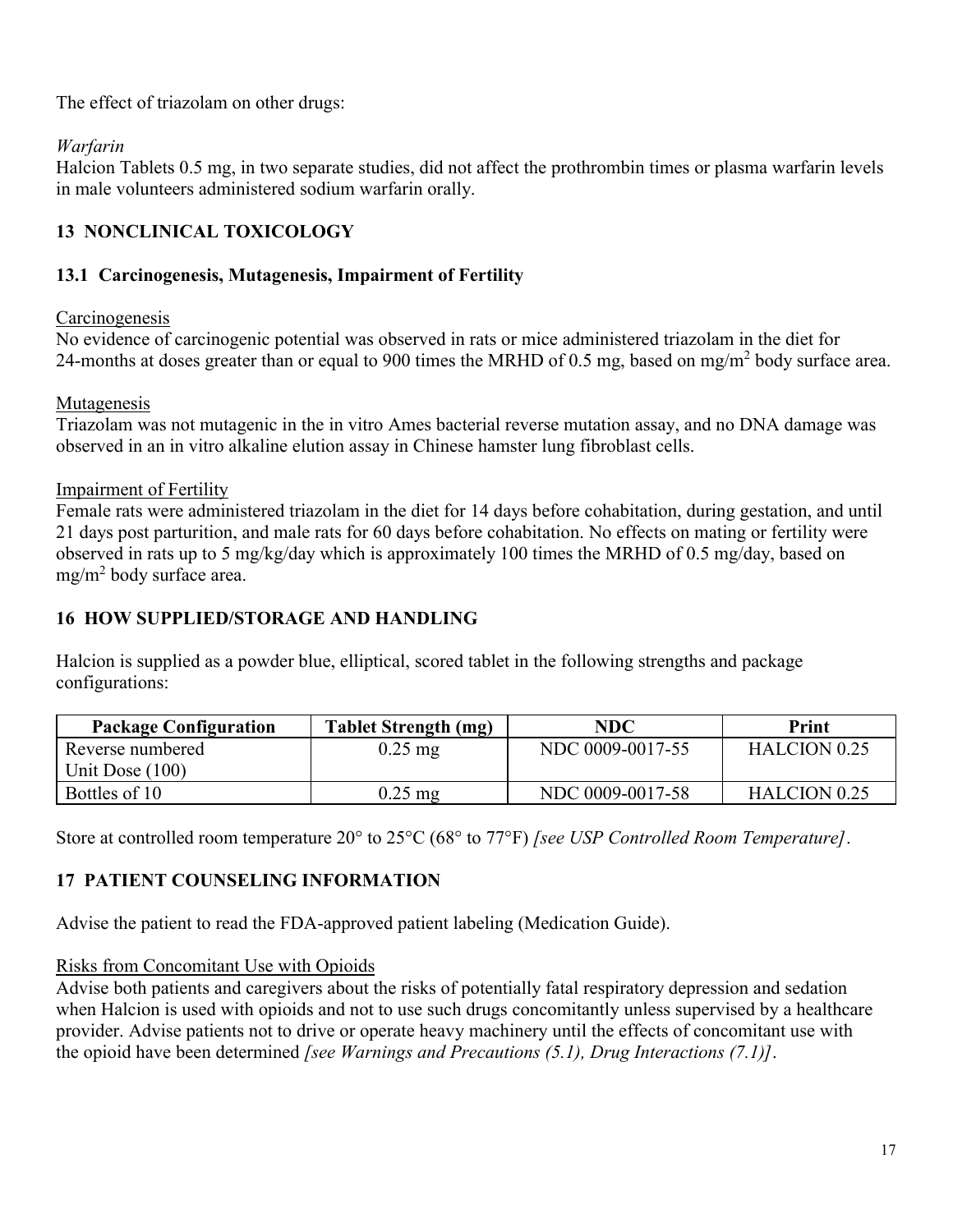## Abuse, Misuse, and Addiction

Inform patients that the use of Halcion, even at recommended dosages, exposes users to risks of abuse, misuse, and addiction, which can lead to overdose and death, especially when used in combination with other medications (e.g., opioid analgesics), alcohol, and/or illicit substances. Inform patients about the signs and symptoms of benzodiazepine abuse, misuse, and addiction; to seek medical help if they develop these signs and/or symptoms; and on the proper disposal of unused drug *[see Warnings and Precautions (5.2), Drug Abuse and Dependence (9.2)]*.

## Withdrawal Reactions

Inform patients that the continued use of Halcion may lead to clinically significant physical dependence and that abrupt discontinuation or rapid dosage reduction of Halcion may precipitate acute withdrawal reactions, which can be life-threatening. Inform patients that in some cases, patients taking benzodiazepines have developed a protracted withdrawal syndrome with withdrawal symptoms lasting weeks to more than 12 months. Instruct patients that discontinuation or dosage reduction of Halcion may require a slow taper *[see Warnings and Precautions (5.3), Drug Abuse and Dependence (9.3)]*.

## "Sleep-driving" and Other Complex Behaviors

There have been reports of people getting out of bed after taking a sedative-hypnotic and driving their cars while not fully awake, often with no memory of the event. Advise patients to report similar experiences to their healthcare provider immediately, since "sleep-driving" can be dangerous. This behavior is more likely to occur when sedative-hypnotics are taken with alcohol or other CNS depressants *[see Warnings and Precautions (5.5)]*. Other complex behaviors (e.g., preparing and eating food, making phone calls, or having sex) have been reported in patients who are not fully awake after taking a sedative hypnotic. As with sleep-driving, patients usually do not remember these events.

Advise patients that increased drowsiness and decreased consciousness may increase the risk of falls in some patients.

## Effects on Driving and Operating Heavy Machinery

Caution patients against driving a motor vehicle or operating heavy machinery until the effects of taking Halcion are determined due to its CNS depressant effects. Also advise patients to avoid the use of alcohol or other CNS depressants while taking Halcion *[see Warnings and Precautions (5.7)]*.

## Patients with Depression

Advise patients, their families and caregivers to look out for any signs of suicidality or worsening depression, and to inform the patient's prescriber or healthcare provider immediately *[see Warnings and Precautions (5.9)]*.

## Concomitant Medications

Advise patients to inform their healthcare provider of all medicines they take, including prescription and nonprescription medicines, vitamins and herbal supplements *[see Drug Interactions (7.1)]*.

## Grapefruit Juice

Advise patients to avoid eating grapefruit or drinking grapefruit juice while taking Halcion *[see Drug Interactions (7.1)]*.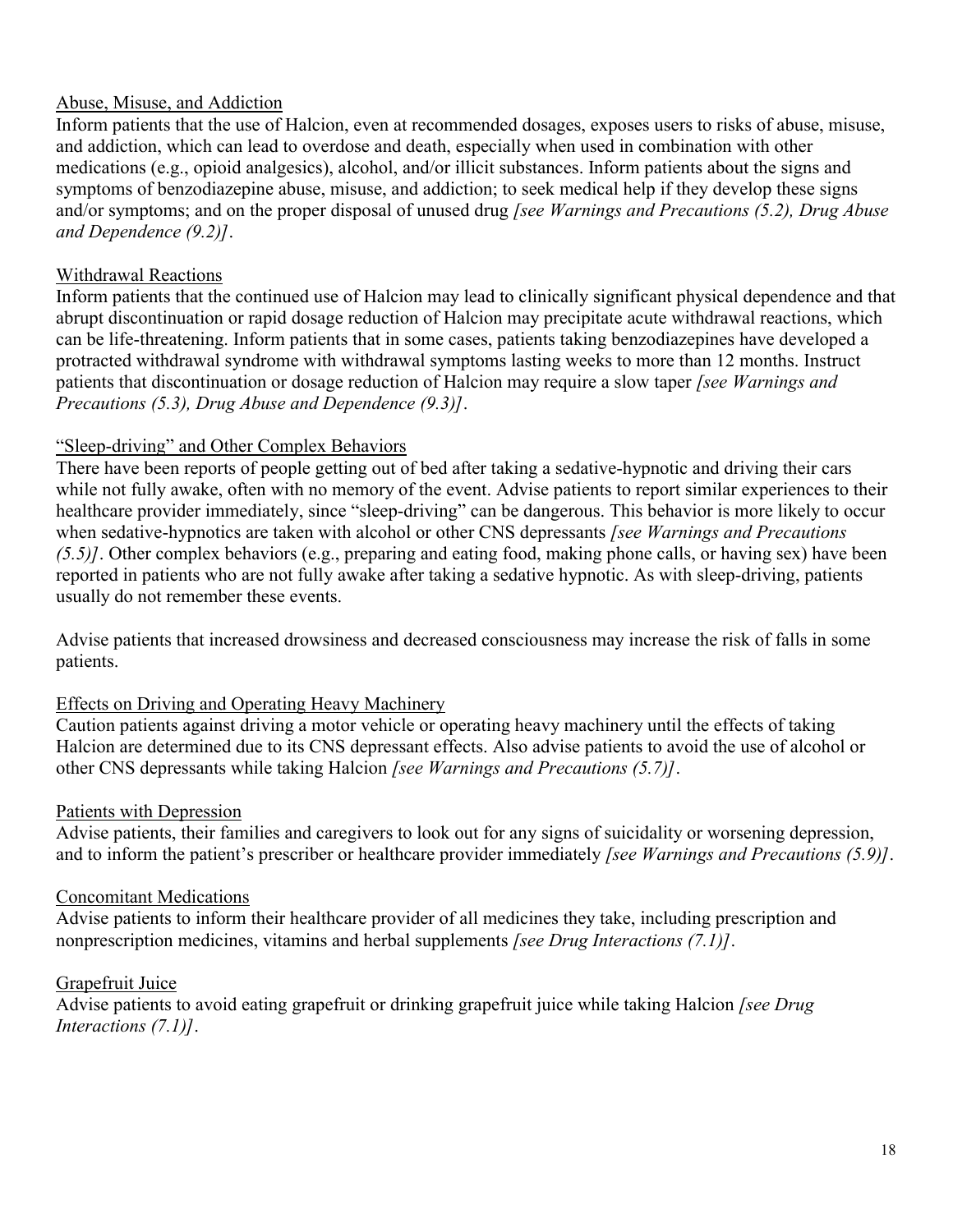## Pregnancy

Benzodiazepines cross the placenta and may produce respiratory depression and sedation in neonates. Advise mothers using Halcion to monitor neonates for signs of sedation, respiratory depression, withdrawal, and feeding problems *[see Warnings and Precautions (5.10), Use in Specific Populations (8.1)]*.

## Lactation

Advise mothers using benzodiazepines to monitor neonates for signs of sedation, respiratory depression, withdrawal symptoms, and feeding problems. A lactating woman may consider pumping and discarding breastmilk during treatment and for 28 hours after Halcion administration to minimize drug exposure to a breastfed infant *[see Use in Specific Populations (8.2)].*

This product's labeling may have been updated. For the most recent prescribing information, please visit [www.pfizer.com.](http://www.pfizer.com/)



LAB-0666-12.0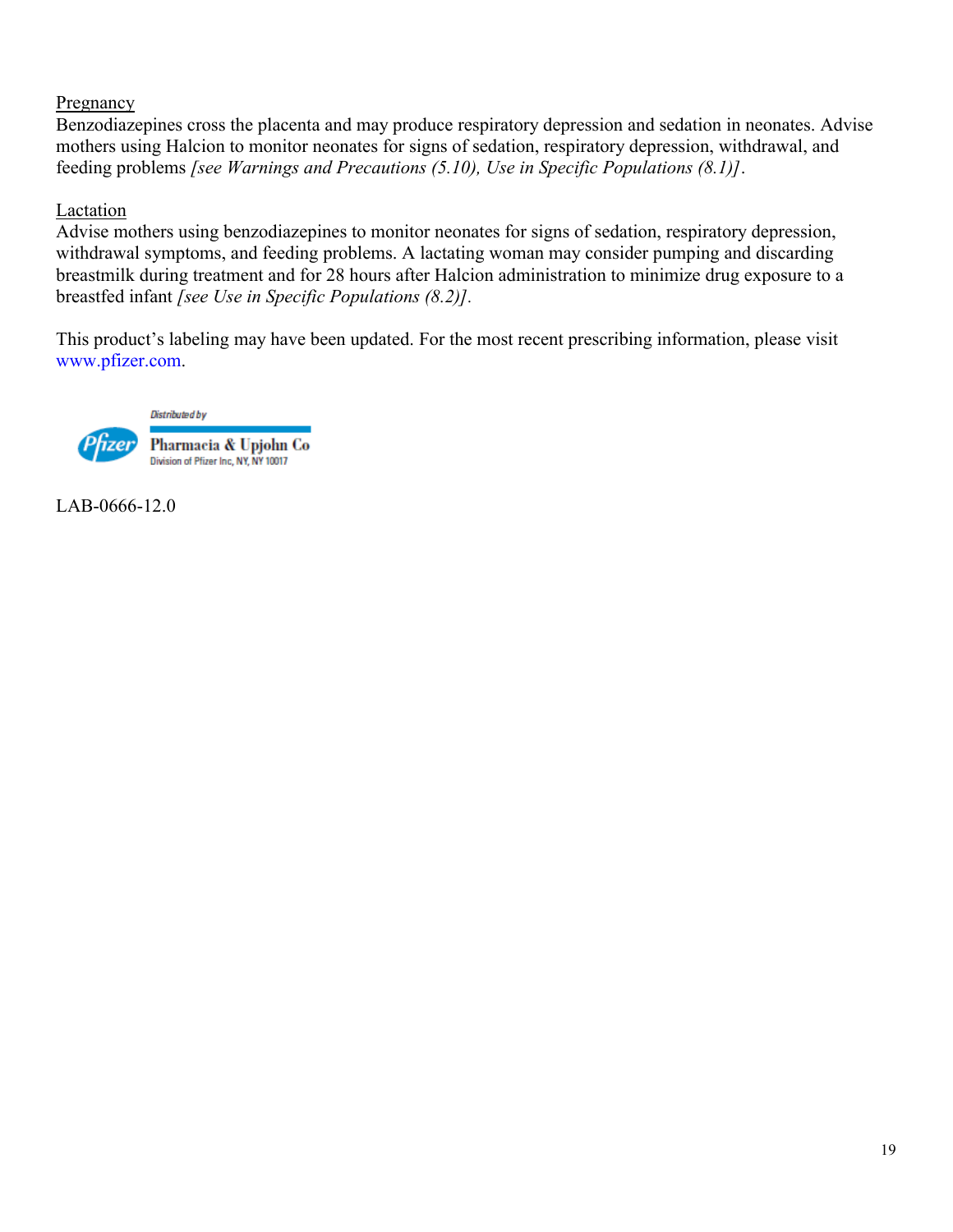#### **MEDICATION GUIDE HALCION (HAL-cee-on) (triazolam) tablets, CIV**

**What is the most important information I should know about HALCION?**

- **HALCION is a benzodiazepine medicine. Taking benzodiazepines with opioid medicines, alcohol, or other central nervous system (CNS) depressants (including street drugs) can cause severe drowsiness, breathing problems (respiratory depression), coma and death.** Get emergency help right away if any of the following happens:
	- $\circ$  shallow or slowed breathing
	- $\circ$  breathing stops (which may lead to the heart stopping)
	- o excessive sleepiness (sedation)

Do not drive or operate heavy machinery until you know how taking HALCION with opioids affects you.

- **Risk of abuse, misuse, and addiction.** There is a risk of abuse, misuse, and addiction with benzodiazepines, including HALCION which can lead to overdose and serious side effects including coma and death.
	- o **Serious side effects including coma and death have happened in people who have abused or misused benzodiazepines, including HALCION.** These serious side effects may also include delirium, paranoia, suicidal thoughts or actions, seizures, and difficulty breathing. **Call your healthcare provider or go to the nearest hospital emergency room right away if you get any of these serious side effects.**
	- o **You can develop an addiction even if you take HALCION as prescribed by your healthcare provider.**
	- o **Take HALCION exactly as your healthcare provider prescribed.**
	- o Do not share your HALCION with other people.
	- Keep HALCION in a safe place and away from children.
- **Physical dependence and withdrawal reactions.** HALCION can cause physical dependence and withdrawal reactions.
	- o **Do not suddenly stop taking HALCION.** Stopping HALCION suddenly can cause serious and life-threatening side effects, including unusual movements, responses, or expressions, seizures, sudden and severe mental or nervous system changes, depression, seeing or hearing things that others do not see or hear, an extreme increase in activity or talking, losing touch with reality, and suicidal thoughts or actions. **Call your healthcare provider or go to the nearest hospital emergency room right away if you get any of these symptoms.**
	- o **Some people who suddenly stop benzodiazepines, have symptoms that can last for several weeks to more than 12 months**, including, anxiety, trouble remembering, learning, or concentrating, depression, problems sleeping feeling like insects are crawling under your skin, weakness, shaking, muscle twitching, burning or prickling feeling in your hands, arms, legs or feet, and ringing in your ears.
	- $\circ$  Physical dependence is not the same as drug addiction. Your healthcare provider can tell you more about the differences between physical dependence and drug addiction.
	- Do not take more HALCION than prescribed or take HALCION for longer than prescribed.
- After taking HALCION, you may get up out of bed while not being fully awake and do an activity that you do not know you are doing. The next morning, you may not remember that you did anything during the night. You have a higher chance for doing these activities if you drink alcohol or take other medicines that make you sleepy with HALCION. Reported activities include:
	- o driving a car ("sleep-driving") o having sex<br>o making and eating food o sleep-walking
- - $\circ$  making and eating food  $\circ$
	- talking on the phone

**Call your healthcare provider right away if you find out that you have done any of the above activities after taking HALCION.**

#### **What is HALCION?**

HALCION is a prescription medicine used in adults for the short-term treatment of a sleep problem called insomnia. HALCION is usually taken for 7 to 10 days.

- **HALCION is a federal controlled substance (CIV) because it contains triazolam that can be abused or lead to dependence.** Keep HALCION in a safe place to prevent misuse and abuse. Selling or giving away HALCION may harm others, and is against the law. Tell your healthcare provider if you have abused or been dependent on alcohol, prescription medicines or street drugs.
- It is not known if HALCION is safe and effective in children.
- It is not known if HALCION is safe and effective for use longer than 2 to 3 weeks.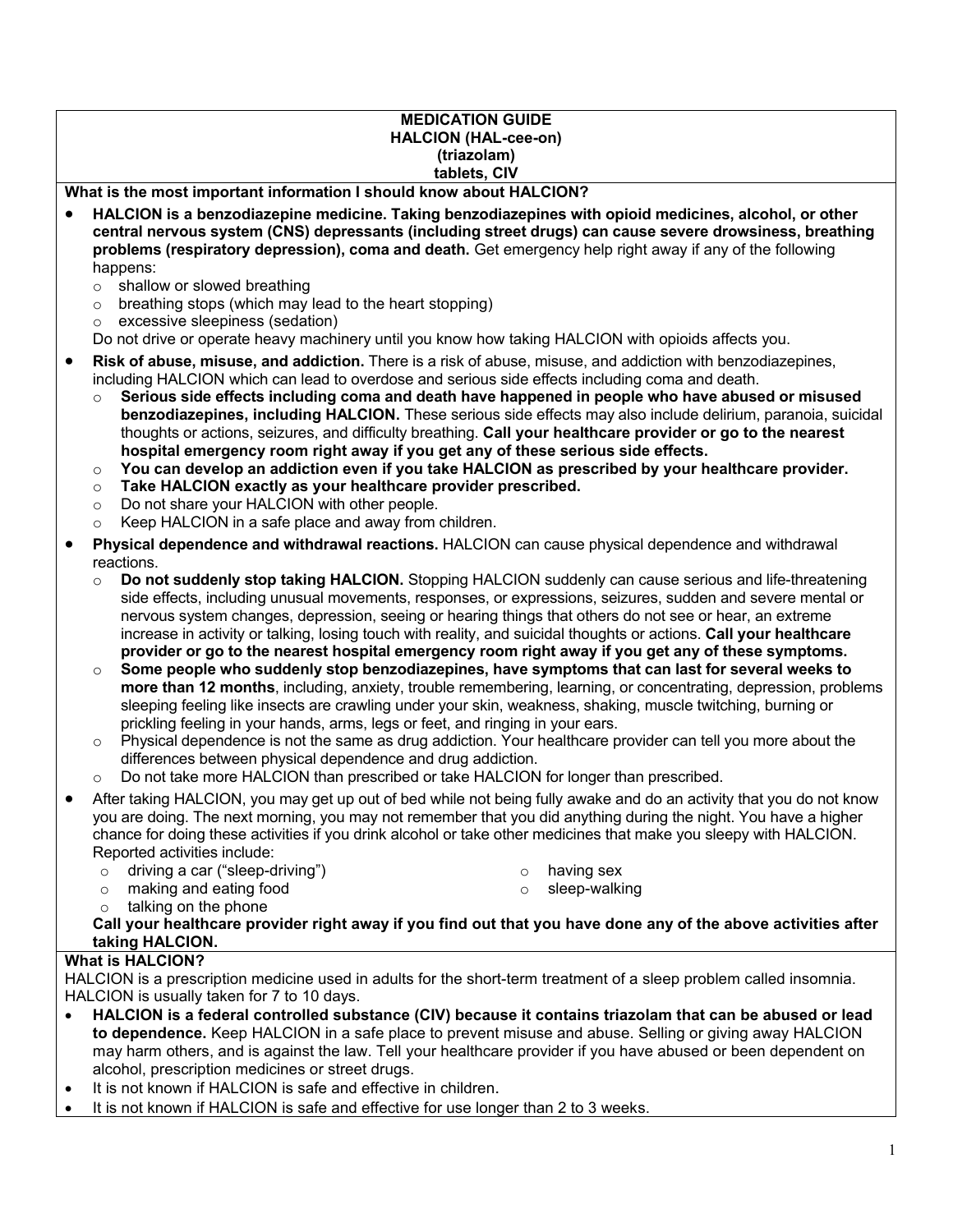#### **Do not take HALCION if you**:

- are allergic to triazolam, other benzodiazepines, or any of the ingredients in HALCION. Severe allergic reactions including swelling of the tongue or throat, trouble breathing and throat closing have happened and may lead to death. Get medical help right away if you have an allergic reaction to HALCION. See the end of this Medication Guide for a complete list of ingredients in HALCION.
- take antifungal medicines including ketoconazole and itraconazole
- take a medicine to treat depression called nefazodone
- take medicines to treat human immunodeficiency virus (HIV)-1 infection called protease inhibitors.

## **Before you take HALCION, tell your healthcare provider about all of your medical conditions, including if you:**

- have a history of depression, mood problems, mental illness, suicidal thoughts or behavior
- have a history of drug or alcohol abuse or addiction
- have lung problems, breathing problems, or sleep apnea
- are pregnant or plan to become pregnant.
	- If you become pregnant while taking HALCION, talk to your healthcare provider about registering with the National Pregnancy Registry for psychiatric medicines during pregnancy. You can register by calling 1-866-961- 2388 or visit https://womensmentalhealth.org/clinical-and-researchprograms/pregnancyregistry/othermedications/.
	- Babies born to mothers who take benzodiazepine medicines, including HALCION, late in pregnancy may have symptoms of sedation, such as breathing problems, sluggishness, and low muscle tone (floppy baby syndrome), feeding problems and withdrawal symptoms.
- are breastfeeding or plan to breastfeed. It is not known if HALCION can pass through your breast milk. Talk to your healthcare provider about the best way to feed your baby if you take HALCION.

**Tell your healthcare provider about all of the medicines you take,** including prescription and over-the-counter medicines, vitamins, and herbal supplements.

Taking HALCION with certain other medicines can cause side effects or affect how well HALCION or the other medicines work. Do not start or stop other medicines without talking to your healthcare provider.

#### **How should I take HALCION?**

- Take HALCION exactly as your healthcare provider tells you to take it.
- Take HALCION right before you get into bed.
- Do not eat grapefruit or drink grapefruit juice during treatment with HALCION.
- Call your healthcare provider if your insomnia worsens or is not better within 7 to 10 days of treatment with HALCION. This may mean that there is another condition causing your sleep problem.
- If you take too much HALCION, call your healthcare provider or have somebody drive you to the nearest hospital emergency room right away.

#### **What are the possible side effects of HALCION?**

**HALCION may cause serious side effects, including:**

#### **See "What is the most important information I should know about HALCION?"**

- **Increased daytime anxiety.**
- **Abnormal thoughts and behavior.** Symptoms include more outgoing or aggressive behavior than normal, confusion, agitation, hallucinations, worsening of depression, and suicidal thoughts or actions.
- **Memory loss**
- **HALCION can make you sleepy or dizzy and can slow your thinking and motor skills.**
	- o Do not drive, operate heavy machinery, or do other dangerous activities until you know how HALCION affects you.
	- o Do not drink alcohol or take other drugs that may make you sleepy or dizzy while taking HALCION without first talking to your healthcare provider. When taken with alcohol or drugs that cause sleepiness or dizziness, HALCION may make your sleepiness or dizziness much worse.
- **Worsening depression**. Call your healthcare provider right away if you have any thoughts of suicide or dying or worsening depression.

#### **The most common side effects of HALCION include:**

- 
- 
- drowsiness **light-headedness light-headedness** 
	- dizziness **difficulty with coordination**

Elderly people have an increased risk of dose related side effects during treatment with HALCION. These are not all the possible side effects of HALCION. Call your doctor for medical advice about side effects. You may report side effects to FDA at 1-800-FDA-1088.